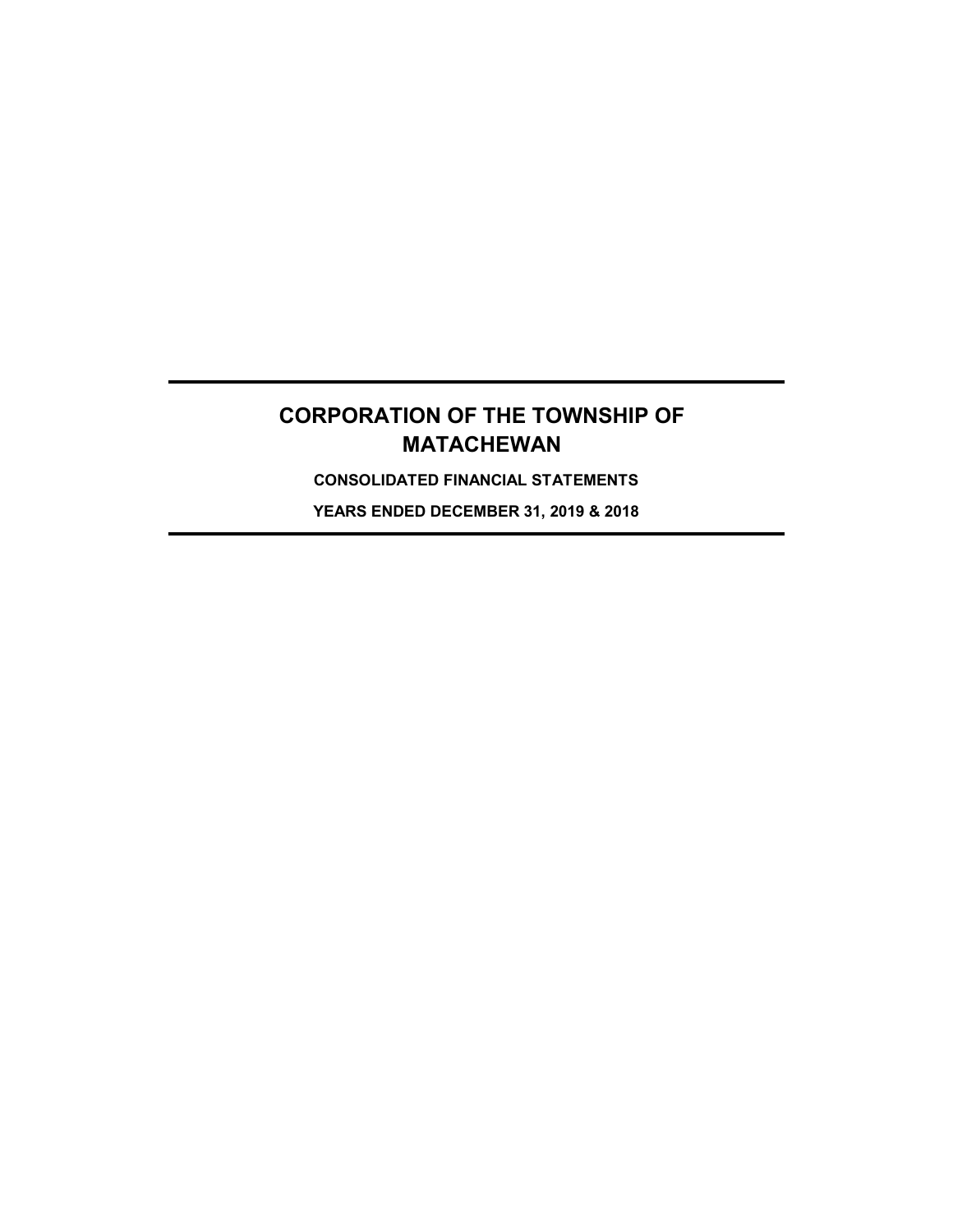## **INDEX TO CONSOLIDATED FINANCIAL STATEMENTS**

**YEARS ENDED DECEMBER 31, 2019 & 2018**

|                     |                                                                                                                                                                                                                                    | Page             |
|---------------------|------------------------------------------------------------------------------------------------------------------------------------------------------------------------------------------------------------------------------------|------------------|
|                     | <b>MANAGEMENT'S RESPONSIBILITY FOR THE CONSOLIDATED FINANCIAL STATEMENTS</b>                                                                                                                                                       | 1                |
|                     | <b>INDEPENDENT AUDITOR'S REPORT</b>                                                                                                                                                                                                | 2                |
|                     | <b>STATEMENTS</b>                                                                                                                                                                                                                  |                  |
| 1<br>$\overline{4}$ | <b>Consolidated Statement of Financial Position</b><br>2 Consolidated Statement of Operations and Accumulated Surplus<br>3 Consolidated Statement of Change in Net Financial Assets<br><b>Consolidated Statement of Cash Flows</b> | 4<br>5<br>6<br>7 |
|                     | NOTES TO CONSOLIDATED FINANCIAL STATEMENTS                                                                                                                                                                                         | $8 - 18$         |
|                     | <b>SCHEDULES</b>                                                                                                                                                                                                                   |                  |
| $\mathbf{1}$        | <b>Consolidated Schedule of Tangible Capital Assets</b><br>2 Consolidated Schedule of Segment Disclosure                                                                                                                           | 19<br>20         |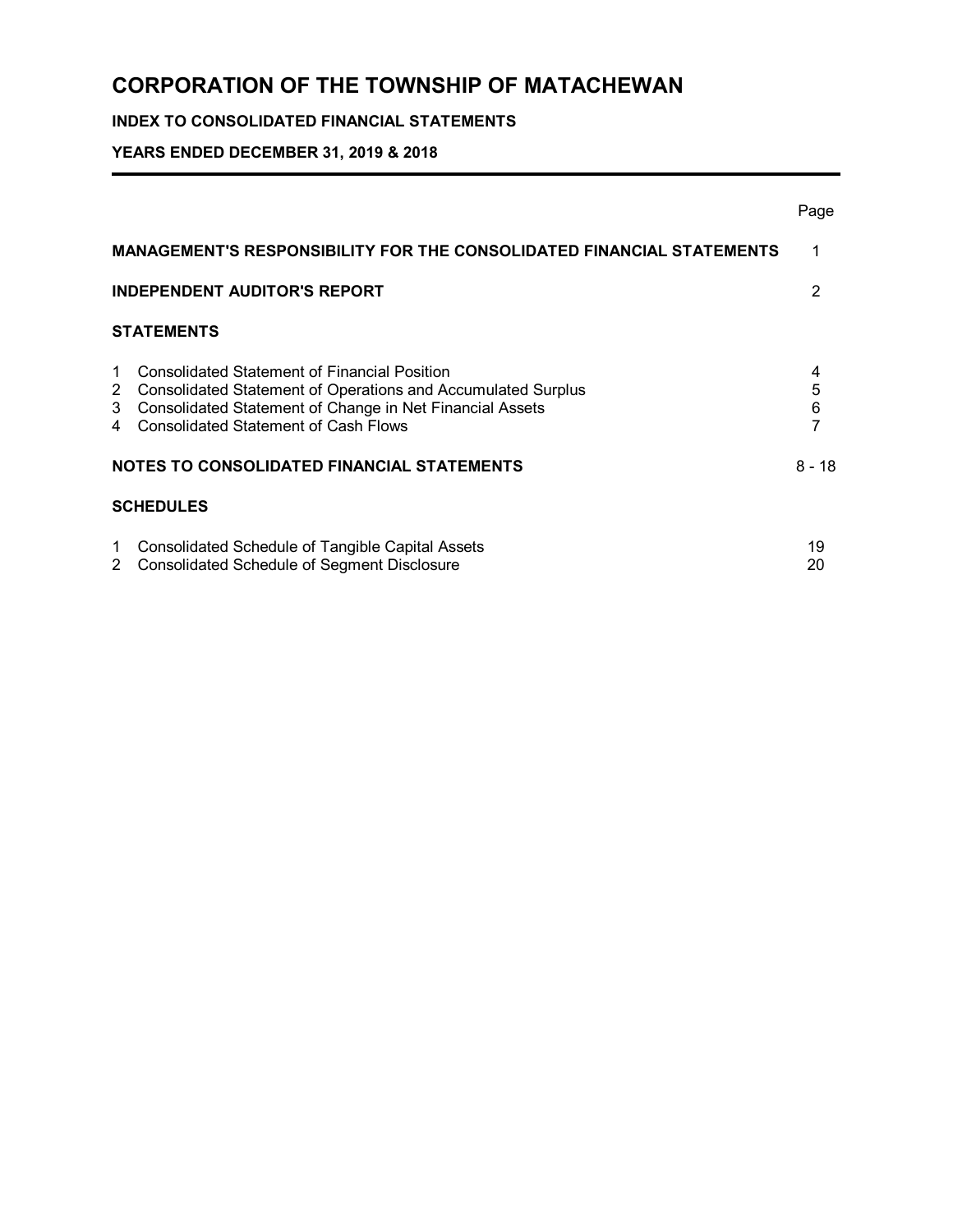#### **Management's Responsibility for the Consolidated Financial Statements**

The accompanying consolidated financial statements of the Corporation of the Township of Matachewan (the "Municipality") for the year ended December 31, 2019 are the responsibility of the Municipality's management and have been prepared in compliance with legislation, and in accordance with generally accepted accounting principles for local governments established by the Public Sector Accounting Board of the Chartered Professional Accountants of Canada. A summary of the significant accounting policies is described in Note 2 to the consolidated financial statements. The preparation of financial statements necessarily involves the use of estimates based on management's judgment, particularly when transactions affecting the current accounting period cannot be finalized with certainty until future periods.

The Municipality's management maintains a system of internal controls designed to provide reasonable assurance that assets are safeguarded, transactions are properly authorized and recorded in compliance with legislative and regulatory requirements, and reliable financial information is available on a timely basis for preparation of the consolidated financial statements. These systems are monitored and evaluated by Management.

Council meets with Management and the external auditors to review the consolidated financial statements and discuss any significant financial reporting or internal control matters prior to their approval of the consolidated financial statements.

The consolidated financial statements have been audited by Grant Thornton LLP, independent external auditors appointed by the Municipality. The accompanying Independent Auditor's Report outlines their responsibilities, the scope of their examination and their opinion on the Municipality's consolidated financial statements.

Signature Signature Signature Signature Signature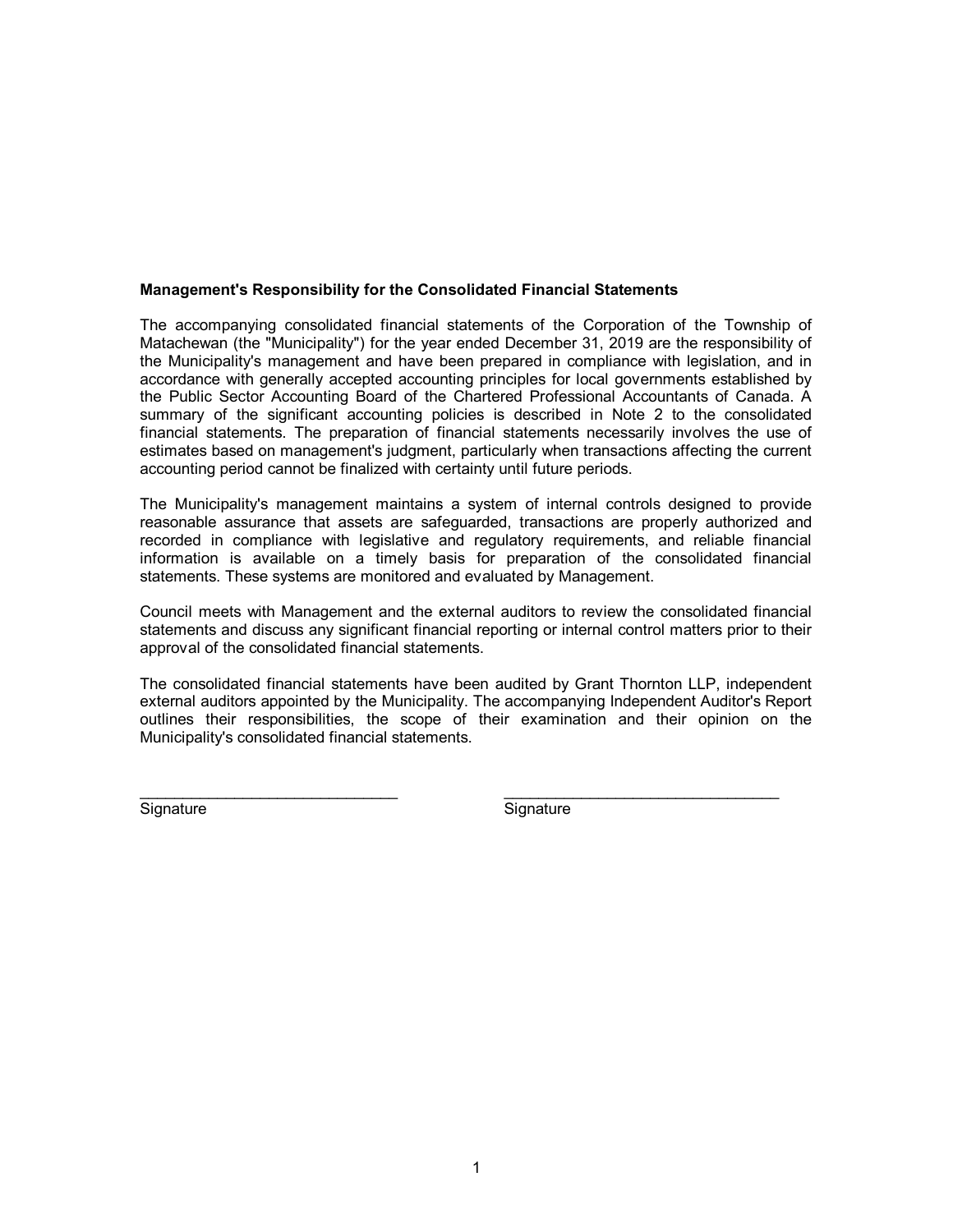

**Grant Thornton LLP** 32 Prospect Avenue, Suite 3 PO Box 785 Kirkland Lake, ON P2N 2V4

T +1 705-567-5205 F +1 705-567-6504 www.GrantThornton.ca

# Independent auditor's report

To the Members of Council, Inhabitants and Ratepayers of Corporation of the Township of Matachewan

#### **Opinion**

We have audited the consolidated financial statements of Corporation of the Township of Matachewan, which comprise the statement of financial position as at December 31, 2019, and the consolidated statements of operations and accumulated surplus, changes in net financial assets, and cash flows for the year then ended, and notes to the consolidated financial statements, including a summary of significant accounting policies.

In our opinion, the accompanying consolidated financial statements present fairly, in all material respects, the financial position of Corporation of the Township of Matachewan as at December 31, 2019, and its financial performance and its cash flows for the year then ended in accordance with Canadian public sector accounting standards.

#### **Basis for Opinion**

We conducted our audit in accordance with Canadian generally accepted auditing standards. Our responsibilities under those standards are further described in the Auditor's Responsibilities for the Audit of the Consolidated Financial Statements section of our report. We are independent of the municipality in accordance with the ethical requirements that are relevant to our audit of the consolidated financial statements in Canada, and we have fulfilled our other ethical responsibilities in accordance with these requirements. We believe that the audit evidence we have obtained is sufficient and appropriate to provide a basis for our opinion.

#### **Responsibilities of Management and Those Charged with Governance for the Consolidated Financial Statements**

Management is responsible for the preparation and fair presentation of the consolidated financial statements in accordance with Canadian public sector accounting standards, and for such internal control as management determines is necessary to enable the preparation of consolidated financial statements that are free from material misstatement, whether due to fraud or error.

In preparing the consolidated financial statements, management is responsible for assessing the municipality's ability to continue as a going concern, disclosing, as applicable, matters related to going concern and using the going concern basis of accounting unless management either intends to liquidate the municipality or to cease operations, or has no realistic alternative but to do so.

Those charged with governance are responsible for overseeing the municipality's financial reporting process.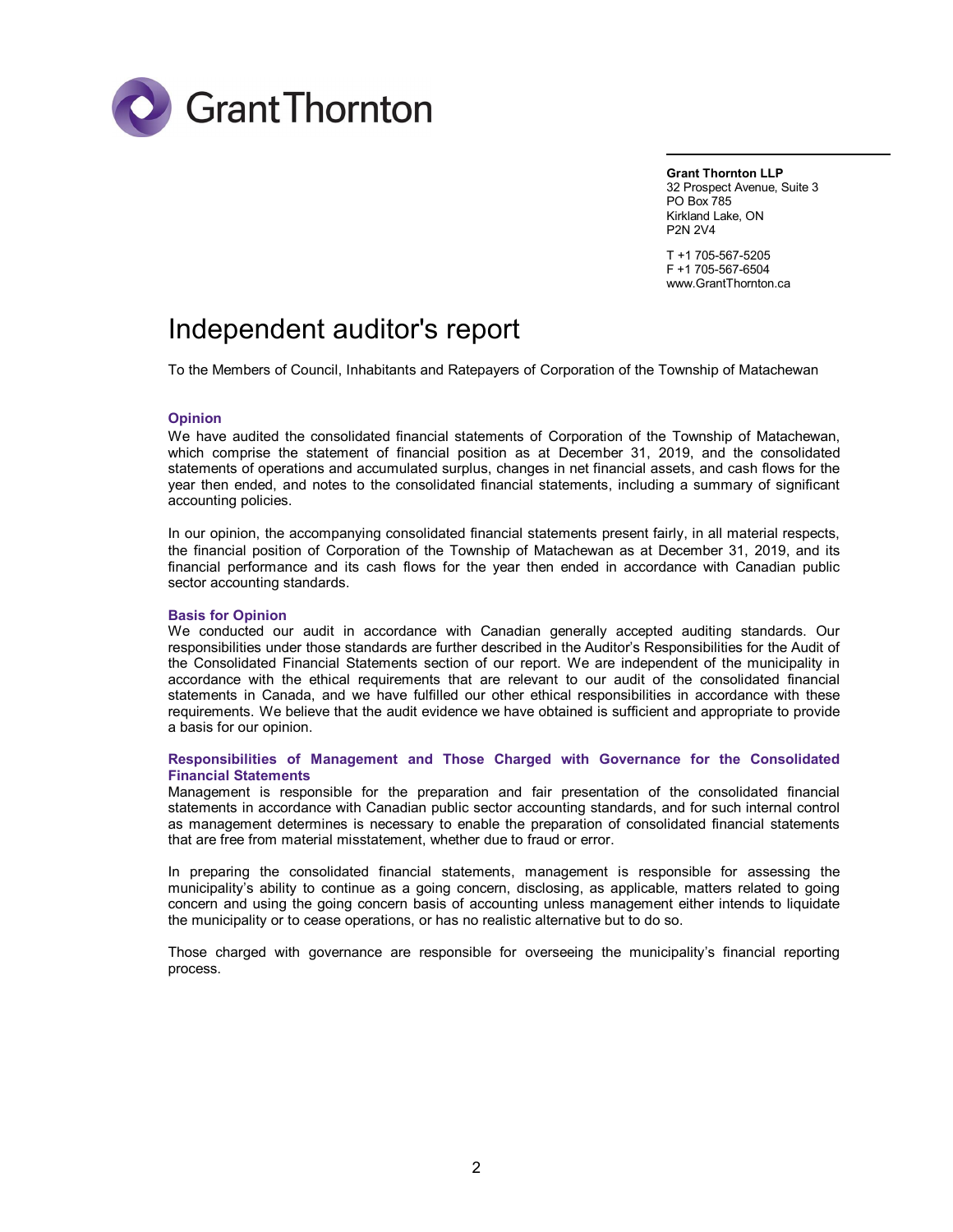# Independent Auditor's Report (continued)

#### **Auditor's Responsibilities for the Audit of the Consolidated Financial Statements**

Our objectives are to obtain reasonable assurance about whether the consolidated financial statements as a whole are free from material misstatement, whether due to fraud or error, and to issue an auditor's report that includes our opinion. Reasonable assurance is a high level of assurance, but is not a guarantee that an audit conducted in accordance with Canadian generally accepted auditing standards will always detect a material misstatement when it exists. Misstatements can arise from fraud or error and are considered material if, individually or in the aggregate, they could reasonably be expected to influence the economic decisions of users taken on the basis of these consolidated financial statements.

As part of an audit in accordance with Canadian generally accepted auditing standards, we exercise professional judgment and maintain professional skepticism throughout the audit. We also:

- Identify and assess the risks of material misstatement of the consolidated financial statements, whether due to fraud or error, design and perform audit procedures responsive to those risks, and obtain audit evidence that is sufficient and appropriate to provide a basis for our opinion. The risk of not detecting a material misstatement resulting from fraud is higher than for one resulting from error, as fraud may involve collusion, forgery, intentional omissions, misrepresentations, or the override of internal control.
- · Obtain an understanding of internal control relevant to the audit in order to design audit procedures that are appropriate in the circumstances, but not for the purpose of expressing an opinion on the effectiveness of the Municipality's internal control.
- · Evaluate the appropriateness of accounting policies used and the reasonableness of accounting estimates and related disclosures made by management.
- · Conclude on the appropriateness of management's use of the going concern basis of accounting and, based on the audit evidence obtained, whether a material uncertainty exists related to events or conditions that may cast significant doubt on the Municipality's ability to continue as a going concern. If we conclude that a material uncertainty exists, we are required to draw attention in our auditor's report to the related disclosures in the consolidated financial statements or, if such disclosures are inadequate, to modify our opinion. Our conclusions are based on the audit evidence obtained up to the date of our auditor's report. However, future events or conditions may cause the Municipality to cease to continue as a going concern.
- Evaluate the overall presentation, structure and content of the consolidated financial statements, including the disclosures, and whether the consolidated financial statements represent the underlying transactions and events in a manner that achieves fair presentation.
- · Obtain sufficient appropriate audit evidence regarding the financial information of the entities or business activities within the Group to express an opinion on the consolidated financial statements. We are responsible for the direction, supervision and performance of the group audit. We remain solely responsible for our audit opinion.

We communicate with those charged with governance regarding, among other matters, the planned scope and timing of the audit and significant audit findings, including any significant deficiencies in internal control that we identify during our audit.

Grant Thouton LLP

Kirkland Lake, Canada **Chartered Professional Accountants** February 10, 2021 **Licensed Public Accountants**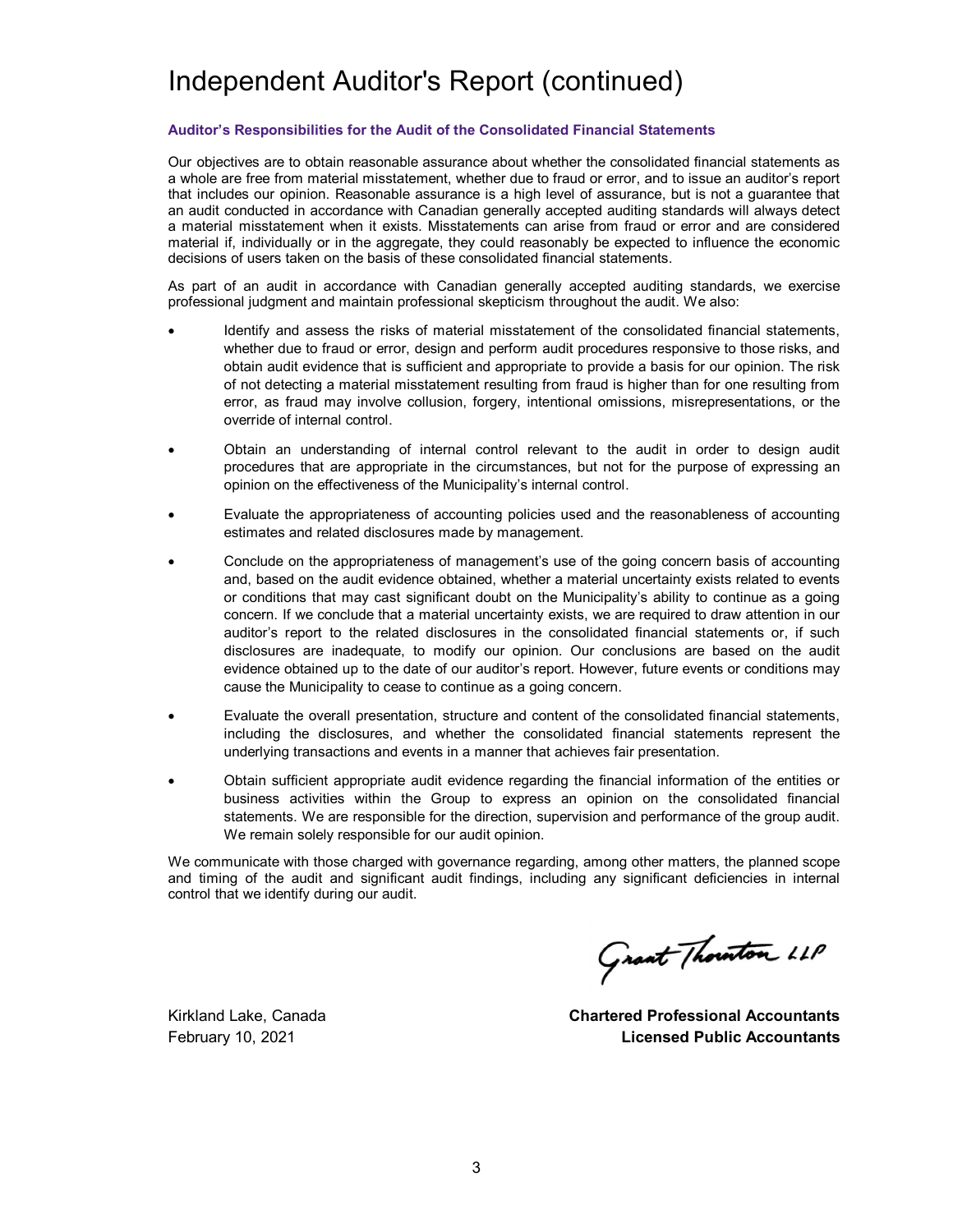## **CONSOLIDATED STATEMENT OF FINANCIAL POSITION**

#### **AS AT DECEMBER 31**

|                                                                                                                      | 2019                                              | 2018                                        |
|----------------------------------------------------------------------------------------------------------------------|---------------------------------------------------|---------------------------------------------|
| <b>FINANCIAL ASSETS</b>                                                                                              |                                                   |                                             |
| Cash and cash equivalents<br>Taxes receivable<br>Accounts receivable<br>Other current assets                         | 1,539,295<br>\$<br>1,158,429<br>823,108<br>86,306 | \$3,168,682<br>190,306<br>273,435<br>37,845 |
| TOTAL FINANCIAL ASSETS                                                                                               | 3,607,138<br>S.                                   | \$3,670,268                                 |
| <b>FINANCIAL LIABILITIES</b>                                                                                         |                                                   |                                             |
| Accounts payable and accrued liabilities<br>Deferred revenue<br>Landfill closure and post-closure liability (Note 6) | 1,451,773<br>S<br>57,103<br>13,581                | \$<br>1,401,363<br>45,599<br>13,581         |
| TOTAL FINANCIAL LIABILITIES                                                                                          | 1,522,457                                         | 1,460,543                                   |
| <b>NET FINANCIAL ASSETS</b>                                                                                          | 2,084,681                                         | 2,209,725                                   |
| <b>NON-FINANCIAL ASSETS</b><br>Tangible capital assets (Schedule1)                                                   | 10,705,885                                        | 9,314,029                                   |
| <b>ACCUMULATED SURPLUS (Note 11)</b>                                                                                 | \$12,790,566                                      | \$11,523,754                                |

CONTINGENT LIABILITIES AND COMMITMENTS (Note 8)

**Approved by:**

**Mayor Councilor**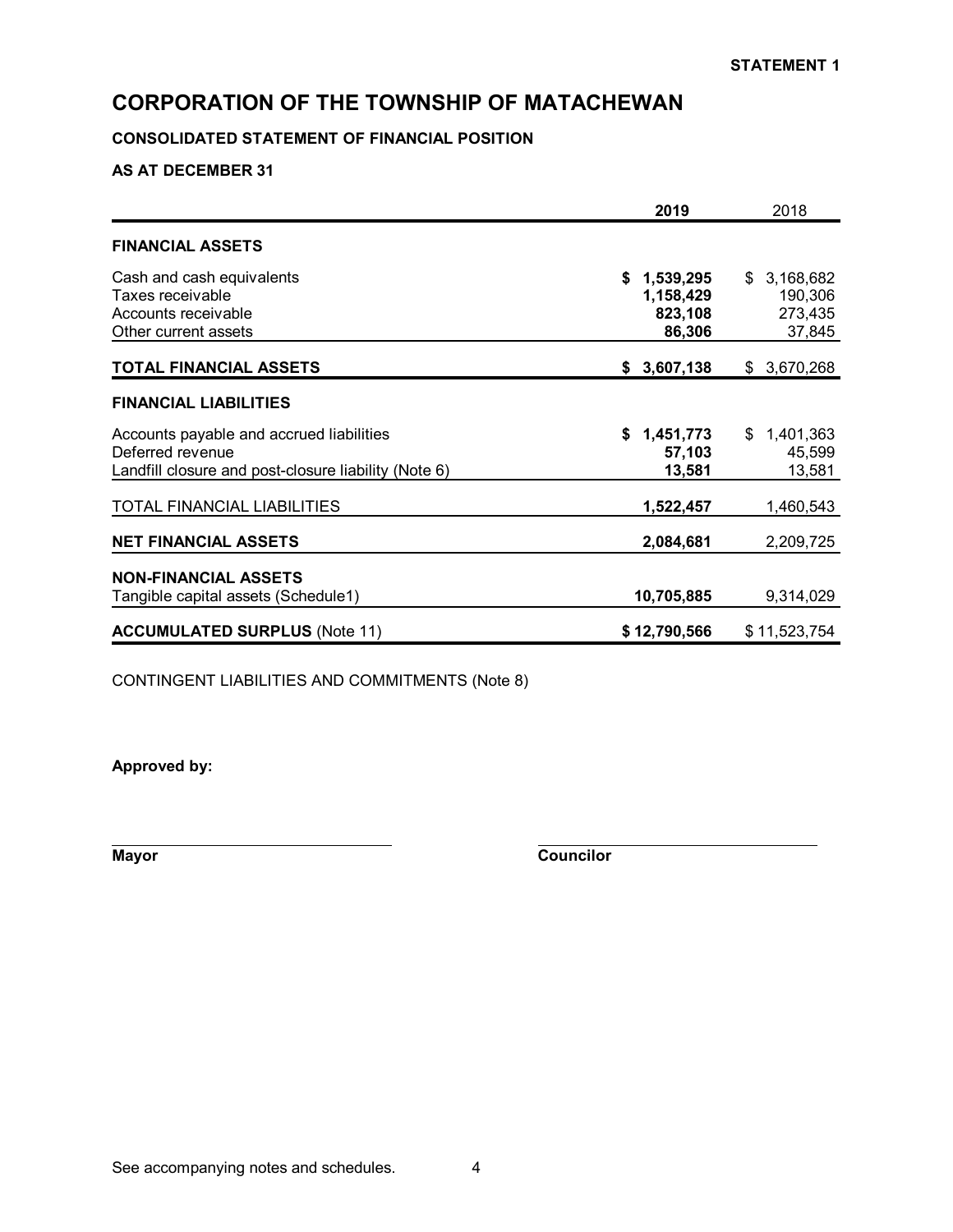## **CONSOLIDATED STATEMENT OF OPERATIONS AND ACCUMULATED SURPLUS**

## **YEARS ENDED DECEMBER 31**

|                                                   | -------2019------- |                 |                 |  |
|---------------------------------------------------|--------------------|-----------------|-----------------|--|
|                                                   |                    | <b>Budget</b>   | 2018            |  |
|                                                   | <b>Actual</b>      | (Note 12)       | Actual          |  |
| <b>REVENUES</b>                                   |                    |                 |                 |  |
| <b>OPERATING REVENUES</b>                         |                    |                 |                 |  |
| Municipal taxation                                | 1,366,412<br>\$    | 1,362,550<br>\$ | 1,336,308<br>\$ |  |
| Water user fees                                   | 101,666            | 100,200         | 95,259          |  |
| User charges                                      | 95,931             | 54,260          | 213,452         |  |
| Rents                                             | 25,471             | 28,055          | 22,545          |  |
| Provincial government transfers                   | 953,414            | 451,900         | 388,315         |  |
| Federal government transfers                      | 469,310            | 534,000         | 140,248         |  |
| Investment income                                 | 54,122             | 50,000          | 37,487          |  |
| Penalties and interest on taxes and water bills   | 30,468             | 23,500          | 35,758          |  |
| <b>Provincial Offences Act revenues</b>           | 3,471              | 5,000           | 3,607           |  |
| Donations                                         | 2,525              | 1,500           | 20,864          |  |
| Other                                             | 10,217             | 9,000           | 7,376           |  |
|                                                   | 3,113,007          | 2,619,965       | 2,301,219       |  |
| <b>EXPENSES</b>                                   |                    |                 |                 |  |
| General government                                | 580,846            | 505,885         | 161,692         |  |
| Protection to persons and property                | 203,154            | 195,651         | 160,217         |  |
| <b>Transportation services</b>                    | 373,028            | 268,340         | 295,133         |  |
| <b>Environmental services</b>                     | 450,254            | 179,365         | 352,917         |  |
| Health services                                   | 54,110             | 40,550          | 50,406          |  |
| Social and family services                        | 14,844             | 11,800          | 11,582          |  |
| Social housing                                    | 18,692             | 16,600          | 16,627          |  |
| Recreation and cultural services                  | 130,954            | 107,774         | 112,463         |  |
| Planning and development                          | 20,313             | 18,000          | 37,086          |  |
| <b>TOTAL EXPENSES</b>                             | 1,846,195          | 1,343,965       | 1,198,123       |  |
| <b>ANNUAL SURPLUS</b>                             | 1,266,812          | 1,276,000       | 1,103,096       |  |
| ACCUMULATED SURPLUS, beginning of year            | 11,523,754         | 11,523,754      | 10,420,658      |  |
|                                                   |                    |                 |                 |  |
| <b>ACCUMULATED SURPLUS, end of year (Note 11)</b> | \$12,790,566       | \$12,799,754    | \$11,523,754    |  |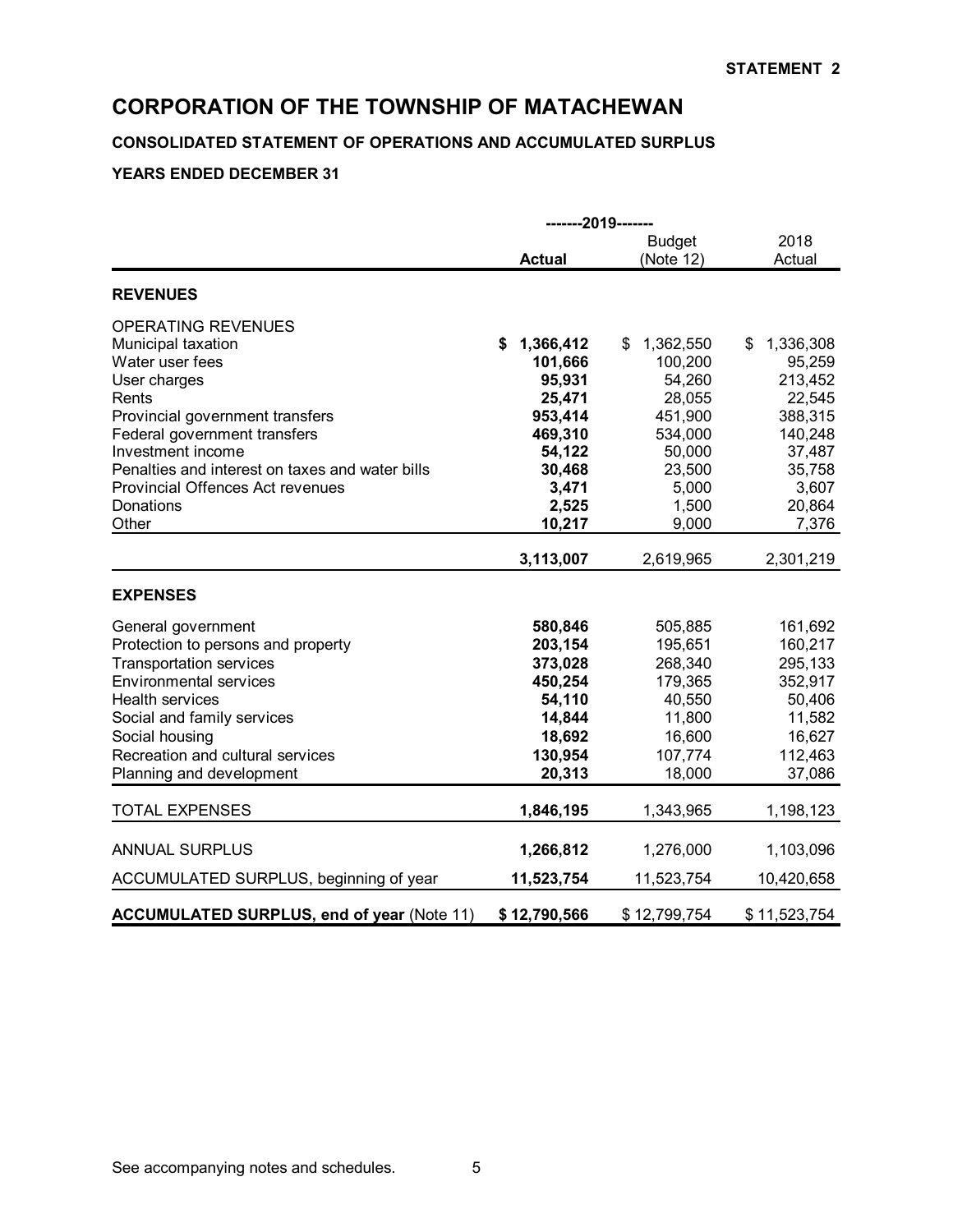## **CONSOLIDATED STATEMENT OF CHANGE IN NET FINANCIAL ASSETS**

## **YEARS ENDED DECEMBER 31**

|                                                                                                            | --------2019-                                  |                            |                                          |
|------------------------------------------------------------------------------------------------------------|------------------------------------------------|----------------------------|------------------------------------------|
|                                                                                                            | <b>Actual</b>                                  | <b>Budget</b><br>(Note 12) | 2018<br>Actual                           |
| <b>ANNUAL SURPLUS</b><br>Acquisition of tangible capital assets<br>Amortization of tangible capital assets | 1,266,812<br>S.<br>S<br>(1,869,000)<br>477,144 | 1,276,000<br>(1,276,000)   | 1,103,096<br>S<br>(1,310,721)<br>321,931 |
| <b>CHANGE IN NET FINANCIAL ASSETS</b>                                                                      | (125,044)                                      |                            | 114,306                                  |
| NET FINANCIAL ASSETS, beginning of year                                                                    | 2,209,725                                      | 2,209,725                  | 2,095,419                                |
| NET FINANCIAL ASSETS, end of year                                                                          | \$ 2,084,681                                   | 2,209,725                  | 2,209,725                                |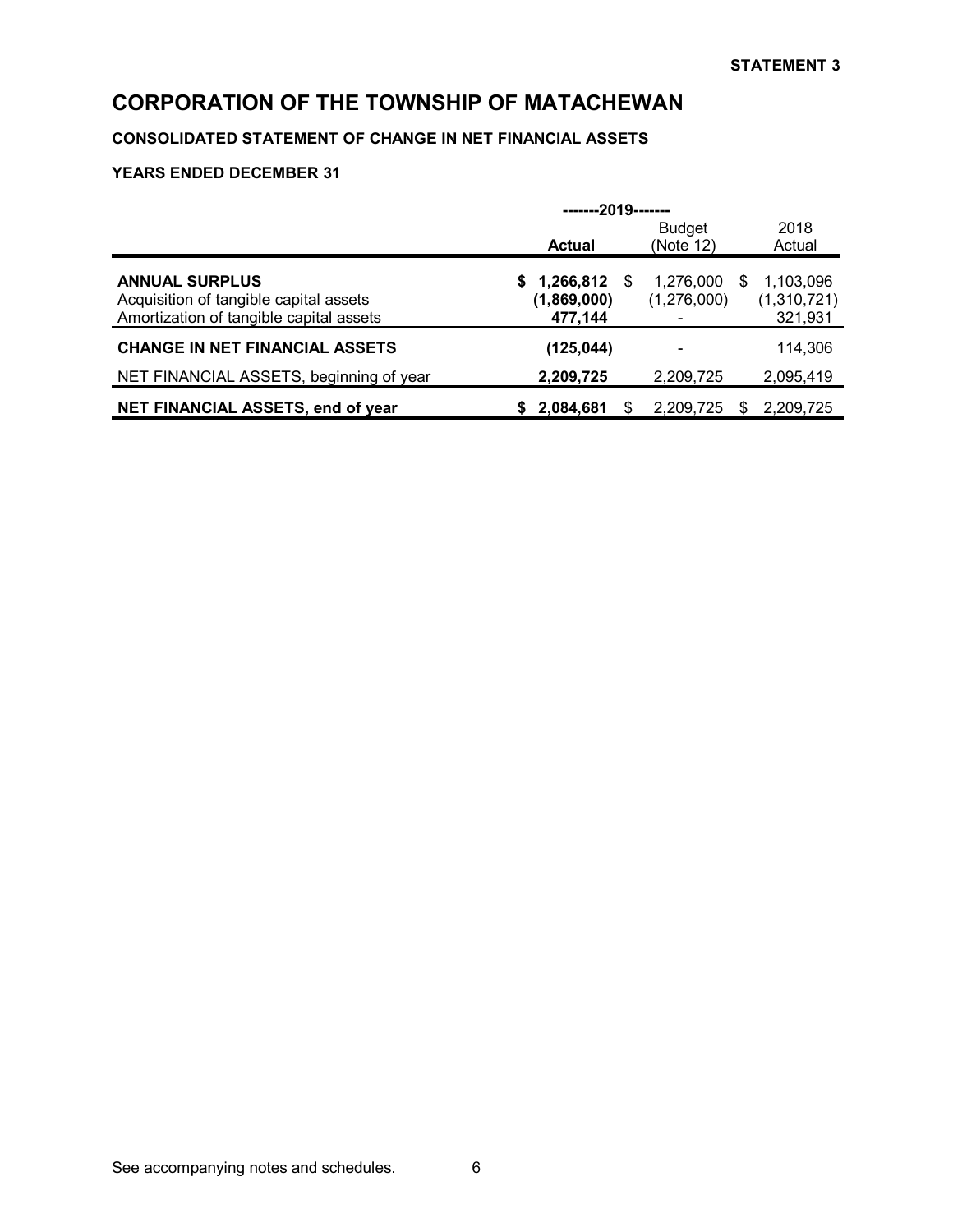## **CONSOLIDATED STATEMENT OF CASH FLOWS**

## **YEARS ENDED DECEMBER 31**

|                                                      | 2019            | 2018        |
|------------------------------------------------------|-----------------|-------------|
| <b>OPERATING TRANSACTIONS</b>                        |                 |             |
| <b>ANNUAL SURPLUS</b>                                | 1,266,812<br>\$ | \$1,103,096 |
| ADJUSTMENT FOR NON-CASH ITEMS:                       |                 |             |
| Amortization of tangible capital assets              | 477,144         | 321,931     |
| USES:                                                |                 |             |
| Increase in taxes receivable                         | (968, 123)      |             |
| Increase in accounts receivable                      | (549, 673)      | (82, 586)   |
| Increase in other current assets                     | (48, 461)       | (37, 845)   |
| Decrease in deferred revenue                         |                 | (1,707)     |
|                                                      | 177,699         | 1,302,889   |
| SOURCES:                                             |                 |             |
| Decrease in taxes receivable                         |                 | 1,025,700   |
| Increase in accounts payable and accrued liabilities | 50,410          | 857,415     |
| Increase in deferred revenue                         | 11,504          |             |
|                                                      | 61,914          | 1,883,115   |
| CASH PROVIDED BY OPERATING ACTIVITIES                | 239,613         | 3,186,004   |
|                                                      |                 |             |
| <b>CAPITAL ACTIVITIES</b>                            |                 |             |
| Acquisition of tangible capital assets               | (1,869,000)     | (1,310,721) |
| CASH APPLIED TO CAPITAL ACTIVITIES                   | (1,869,000)     | (1,310,721) |
| <b>FINANCING ACTIVITIES</b>                          |                 |             |
| Land fill closure and post-closure costs             |                 | 11,531      |
| CASH APPLIED TO FINANCING ACTIVITIES                 |                 | 11,531      |
| <b>NET CHANGE IN CASH AND CASH EQUIVALENTS</b>       | (1,629,387)     | 1,886,814   |
| CASH AND CASH EQUIVALENTS, beginning of year         | 3,168,682       | 1,281,868   |
|                                                      |                 |             |
| CASH AND CASH EQUIVALENTS, end of year               | 1,539,295<br>\$ | \$3,168,682 |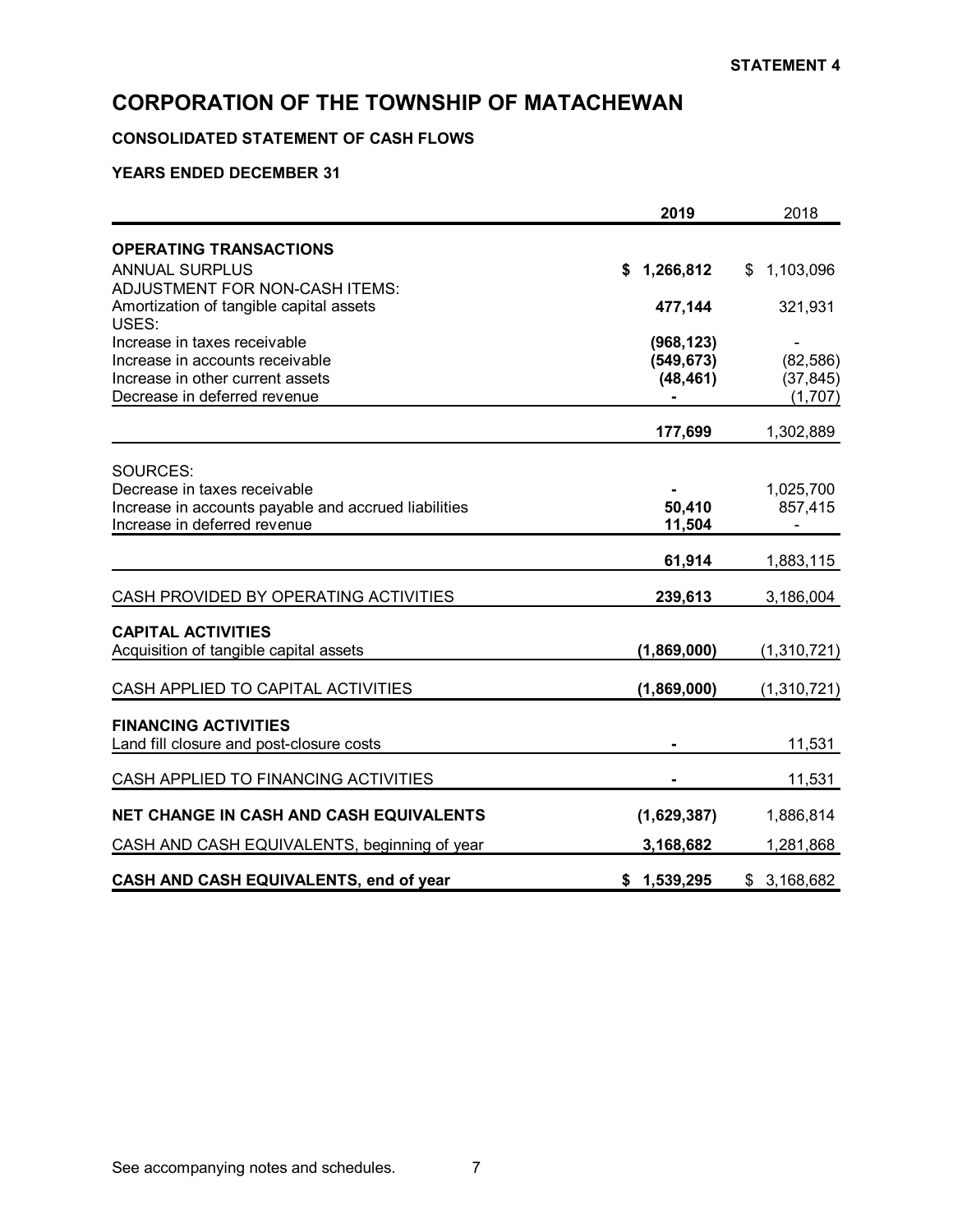## **NOTES TO CONSOLIDATED FINANCIAL STATEMENTS**

### **YEARS ENDED DECEMBER 31, 2019 & 2018**

### **1. NATURE OF OPERATIONS**

The Corporation of the Township of Matachewan ("the Township") is a single tier township situated in Northeastern Ontario. It conducts its operations guided by the provisions of provincial statutes such as the Municipal Act 2001, Municipal Affairs Act, Provincial Offences Act and other related legislation.

#### **2. SIGNIFICANT ACCOUNTING POLICIES**

The consolidated financial statements of the Township are the representations of management and have been prepared in accordance with Canadian generally accepted accounting principles for local governments as recommended by the Public Sector Accounting Board ("PSAB") of the Chartered Professional Accountants of Canada. The more significant of the accounting policies are summarized below.

#### (a) REPORTING ENTITY

#### (i) Consolidated Entities

The consolidated financial statements reflect the assets, liabilities, revenues and expenses of the reporting entity and include the activities of all committees of Council, municipal enterprises and utilities which are under the control of the Council and the Township as listed below:

#### Waterworks System

All interfund assets and liabilities, revenues and expenses have been eliminated in these consolidated financial statements.

#### (ii) Non-consolidated Entities

The following local boards, joint local boards, municipal enterprises and utilities are not consolidated:

Timiskaming Health Unit District of Timiskaming Social Services Administration Board

Separate audited financial statements have been prepared for the above boards.

Timiskaming Municipal Building Association Chief Building Officer

The Timiskaming Municipal Building Association Chief Building Officer is a joint cost sharing arrangement for 20 municipalities. The operations of this board are not proportionately consolidated into these consolidated financial statements as they are not considered to be significant to the statements. Building Permit revenues are transferred to this organization.

(iii) Accounting for School Board Transactions

The taxation, other revenues, expenses, assets and liabilities with respect to the operations of the school boards are not reflected in these consolidated financial statements.

(iv) Trust Funds

Trust funds and their related operations administered by the Township are not included in these consolidated financial statements.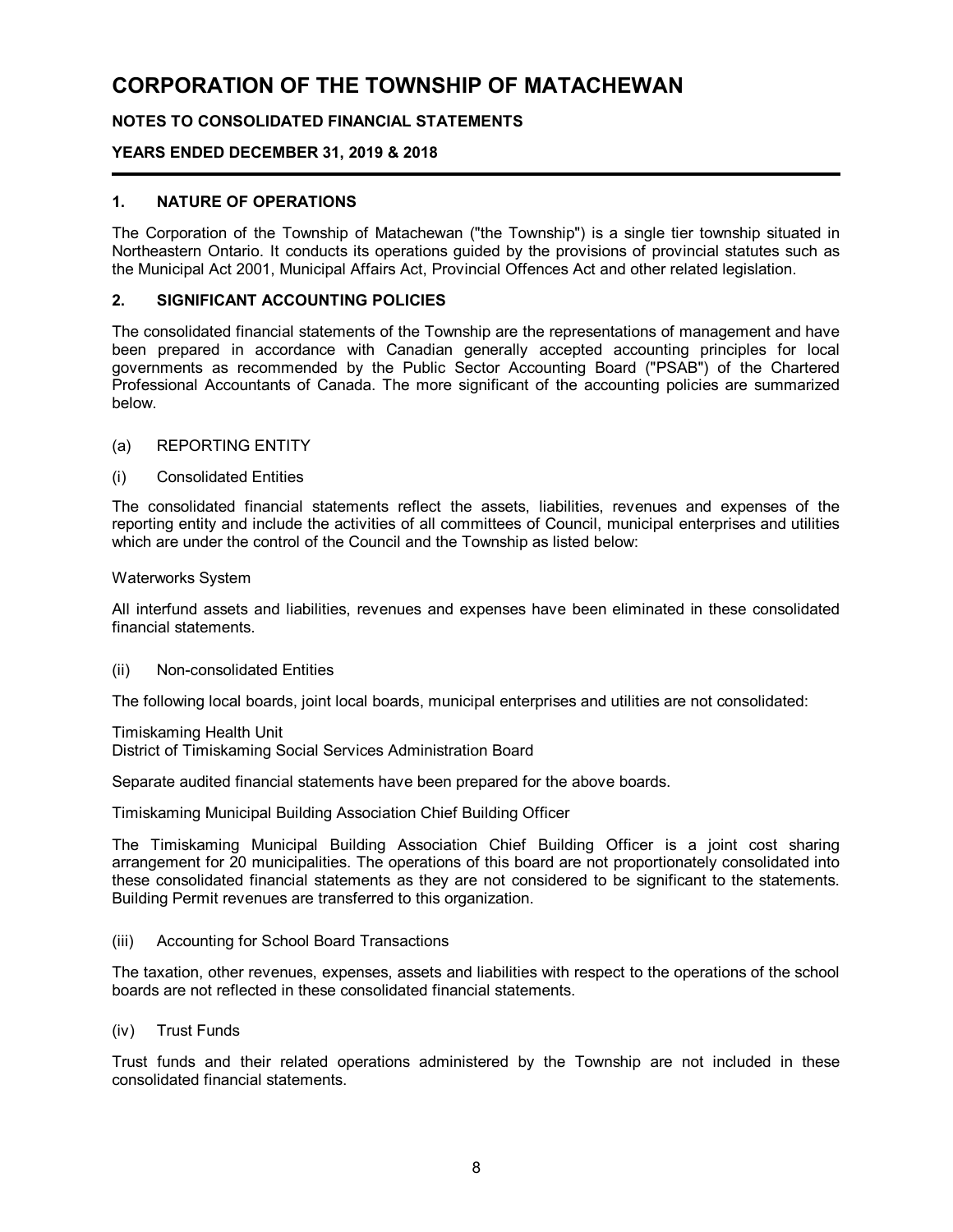## **NOTES TO CONSOLIDATED FINANCIAL STATEMENTS (CONTINUED)**

### **YEARS ENDED DECEMBER 31, 2019 & 2018**

### **2. SIGNIFICANT ACCOUNTING POLICIES (CONTINUED)**

#### (b) BASIS OF ACCOUNTING

#### (i) Taxes Revenues

The authority to levy and collect property taxes is established under the Municipal Act, 2001, the Assessment Act, the Education Act, and other legislation.

The amount of the total annual property tax levy is determined each year through Council's approval of the annual operating and capital budgets. Municipal tax rates are set annually by Council for each property tax class, in accordance with legislation and Council approved policies, in order to raise the revenues required to meet budget requirements. Education tax rates are established each year by the Province of Ontario in order to fund the costs of education on a Province-wide basis.

Property assessments, on which property taxes are based, are established by the Municipal Property Assessment Corporation ("MPAC"), a not-for-profit corporation funded by all municipalities in Ontario. The current value assessment ("CVA") of a property represents the estimated market value of a property as of a fixed date. Assessed values for all properties within the Township are provided to the Township by way of returned assessment rolls in December of each year.

The amount of property tax levied on an individual property is the product of the CVA of the property and the rate for the class, together with any adjustments that reflect Council approved mitigation or other tax policy measures.

Taxation revenue is initially recorded at the time assessment information is received from MPAC and is subsequently adjusted based on management's best estimate of the amount of tax revenue resulting from assessment adjustments that have not yet been received from MPAC. Additional property tax revenue can be added throughout the year, related to new properties that become occupied or that become subject to property tax, after the return of the annual assessment roll used for billing purposes. Property taxes for these supplementary/omitted amounts are then billed according to the approved tax rates for the property class. Taxation revenues in any year may also be reduced as a result of reductions in assessment values resulting from assessment and/or tax appeals. Each year, an amount is identified within the annual operating budget to cover the estimated amount of revenue loss attributable to assessment appeals, tax appeals or other deficiencies in tax revenues (eg. uncollectible amounts, writeoffs). Properties vesting to the Township are expensed in the year they vest and are not included in inventory.

In Ontario, annual property tax increases for the properties within the commercial, industrial, and multiresidential tax classes have been subject to limitations since 1998. Legislation and regulations have been in place to restrict the maximum allowable year-over-year increase in order to mitigate dramatic tax increases due to changes in assessed values.

The Township is entitled to collect interest and penalties on overdue taxes. These revenues are recorded in the period the interest and penalties are levied.

(ii) Cash and Cash Equivalents

Cash and cash equivalents include cash on hand and highly liquid investments with original maturity of 90 days or less as at the end of the year.

(iii) Accounts Receivable and User Charges Receivable

Accounts receivable and user charges receivable are reported net of any allowance for doubtful accounts.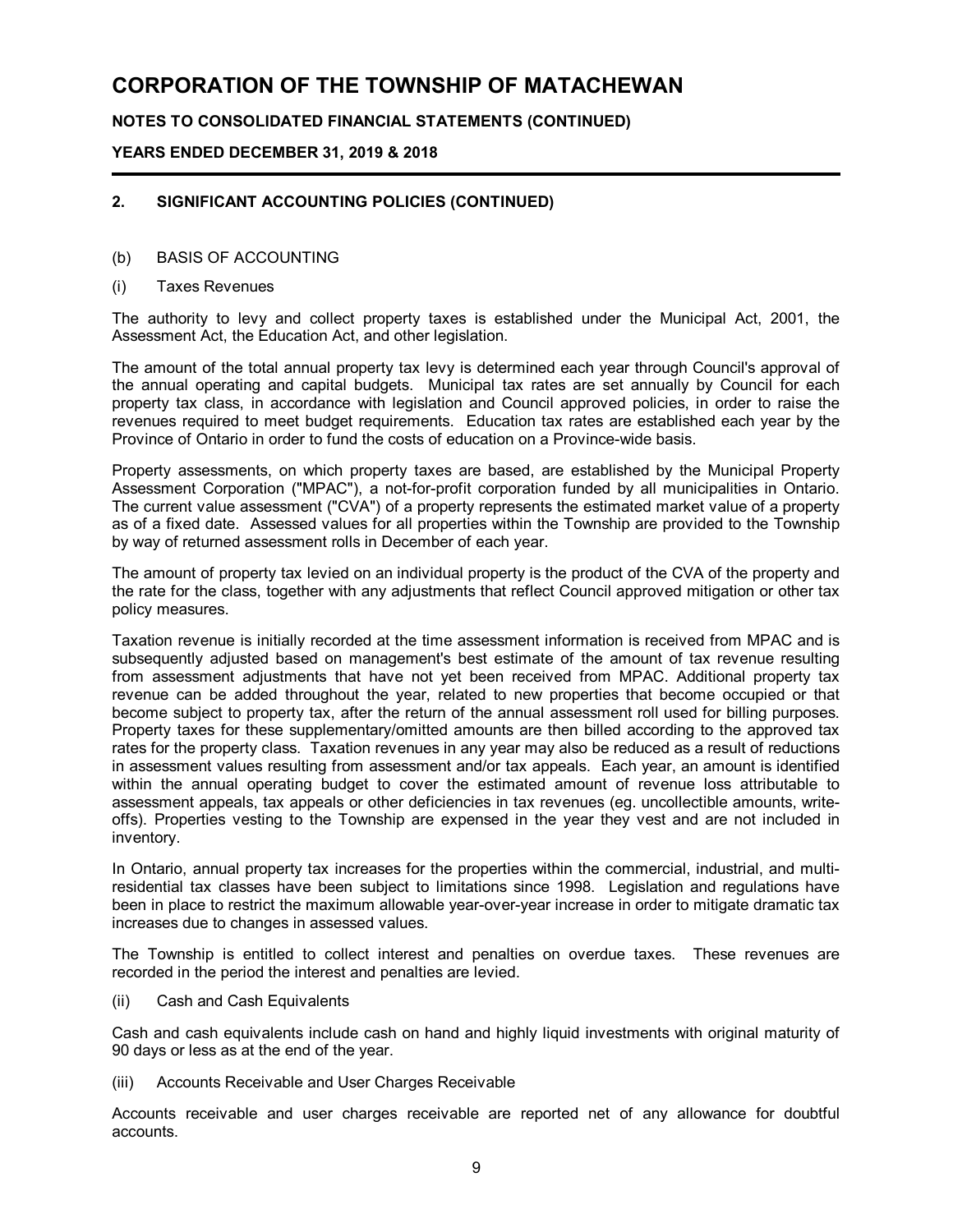## **NOTES TO CONSOLIDATED FINANCIAL STATEMENTS (CONTINUED)**

### **YEARS ENDED DECEMBER 31, 2019 & 2018**

## **2. SIGNIFICANT ACCOUNTING POLICIES (CONTINUED)**

#### (iv) Inventories

Inventories of goods and supplies not held for resale by the Township are not viewed as financial assets and have, therefore, been included as expenses in the period they are acquired in the Consolidated Statement of Operations.

#### (v) Tangible Capital Assets

Tangible capital assets are recorded at cost which includes all amounts that are directly attributable to the acquisition, construction, development or betterment of an asset. Tangible capital assets received as contributions are recorded at their fair market value at the date of receipt and are recorded as revenue in the year of contribution. Certain tangible capital assets for which historical cost information is not available have been recorded at current fair market values discounted by a relevant inflation factor. Certain assets are disclosed at a nominal value as the determination of current fair market value was not available. The Township does not capitalize interest charges as part of the cost of its tangible capital assets.

The costs, less residual value, of the tangible capital assets are amortized on a straight-line basis over their estimated useful lives as follows:

| <b>General capital:</b>              |                 |
|--------------------------------------|-----------------|
| Land                                 | no amortization |
| Land improvements                    | 25 years        |
| Buildings and leasehold improvements | 50 years        |
| Equipment                            | 10 years        |
| Furniture and fixtures               | 10 years        |
| Vehicles                             | 20 years        |
| Signage                              | 10 years        |
| Infrastructure:                      |                 |
| Roads, streets & bridges             | 7 to 30 years   |
| Underground networks                 | 50 years        |

A full year of amortization is charged in the year of acquisition and no amortization is charged in the year of disposal. Assets under construction are not amortized until the asset is put into service.

The Township has no capitalization threshold for land and buildings, a capitalization threshold of \$10,000 for infrastructure systems and \$2,500 for all other assets. Individual assets of lesser value are expensed, unless they are pooled, as, collectively, they have significant value, or for operational purposes.

Certain assets which have historical or cultural value including works of art, historical documents as well as historical and cultural artifacts are not recognized as tangible capital assets because a reasonable estimate of the future benefits associated with such property cannot be made. Intangibles, Crown lands that have not been purchased by the Township, forests, water, and other natural resources are not recognized as tangible capital assets.

### (vi) Deferred Revenue

Certain amounts are received pursuant to legislation, regulation, or agreement and may only be used in the conduct of certain programs or in the completion of specific work. In addition, certain user charges and fees are collected for which the related services have yet to be performed. These amounts are recognized as revenue in the fiscal year the related expenses are incurred or services performed.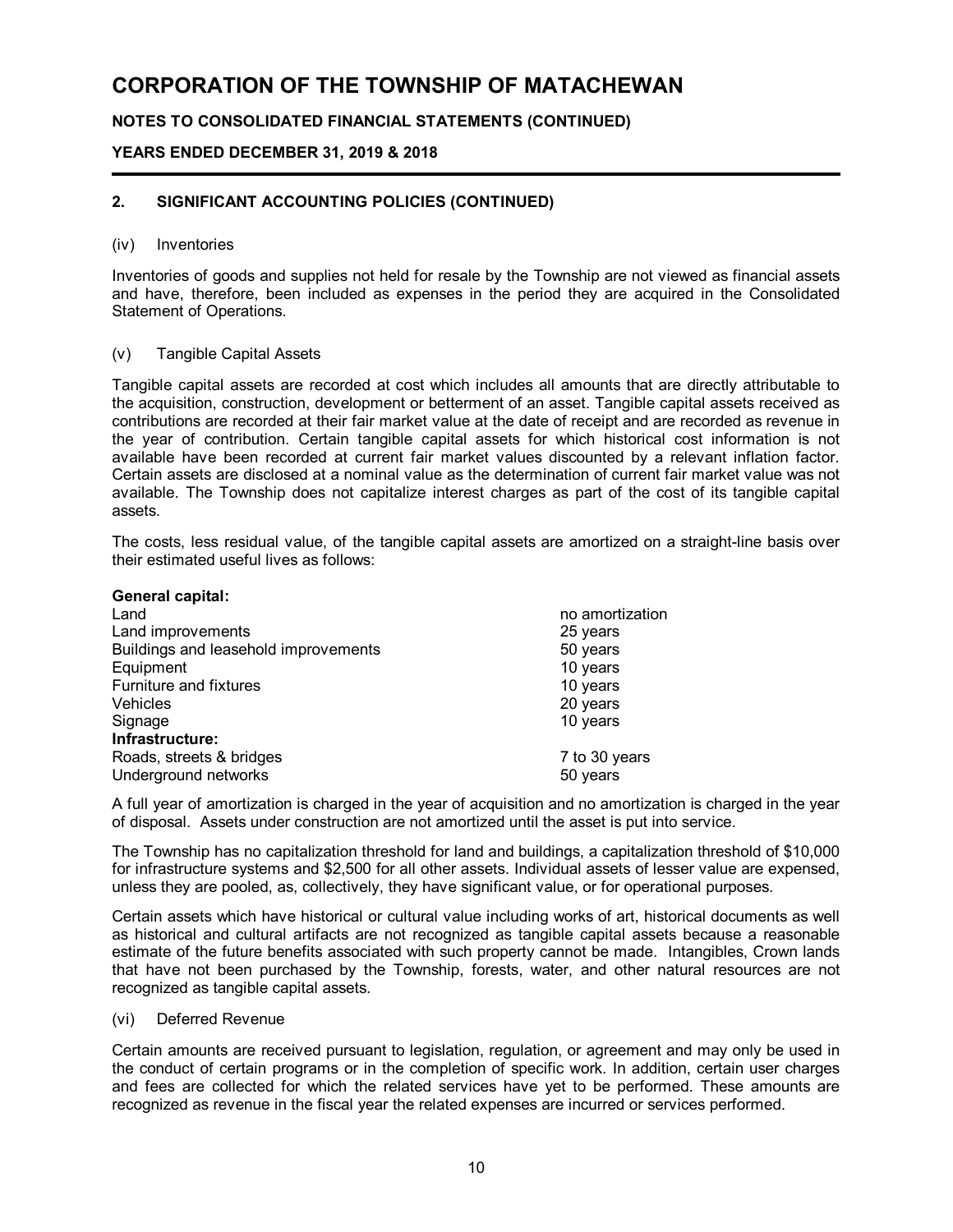## **NOTES TO CONSOLIDATED FINANCIAL STATEMENTS (CONTINUED)**

### **YEARS ENDED DECEMBER 31, 2019 & 2018**

### **2. SIGNIFICANT ACCOUNTING POLICIES (CONTINUED)**

#### (vii) Reserves and Reserve Funds

Certain amounts, as approved by Municipal Council, are set aside in reserves and reserve funds for future current and capital purposes. Transfers to and/or from reserves and reserve funds are an adjustment to the respective fund when approved.

#### (viii) Government Transfers

Government transfers are transfers from senior levels of government that are not the result of an exchange transaction. Government transfers are recognized in the fiscal year during which events giving rise to the transfer occur, provided the transfers are authorized, eligibility criteria and stipulations have been met and reasonable estimates of the amounts can be made.

#### (ix) Fees and User Charges

Fees and user charges relate mainly to water charges, fees for use of various programming and fees imposed based on specific activities. Revenue is recognized when the activity is performed or when the services are rendered.

(x) Use of Estimates and Measurement Uncertainty

The preparation of consolidated financial statements in conformity with Canadian public sector accounting standards requires management to make estimates and assumptions on such areas as tangible capital assets' historical costs, estimated useful life and related amortization, allowances for uncollectible taxes and receivables and landfill closure and post closure costs. These estimates and assumptions are based on the Township's best information and judgment. Actual results could differ significantly from these estimates.

(xi) Consolidation of Government Business Enterprises

Government Business Enterprises (GBE) are accounted for by the modified equity method. Under the modified equity method the Township recognizes the original cost of the investment (equal to the purchase cost of the investment) in the Consolidated Statement of Financial Position. The investment is adjusted for the Township's proportionate share of the earnings (losses) and any impairments in the value of the investment. The Township's share of the GBE's net income is recognized in the Consolidated Statement of Operations.

#### **3. OPERATIONS OF SCHOOL BOARDS**

During the year, the Township collected and remitted property taxes on the school boards' behalf as follows:

|                                                                   | 2019               | 2018               |
|-------------------------------------------------------------------|--------------------|--------------------|
| Amounts collected on behalf of school boards<br>Payments remitted | 296,343<br>296.343 | 290.630<br>135,737 |
| Amounts owing to school boards (included in accounts payable)     | $\blacksquare$     | 154,893            |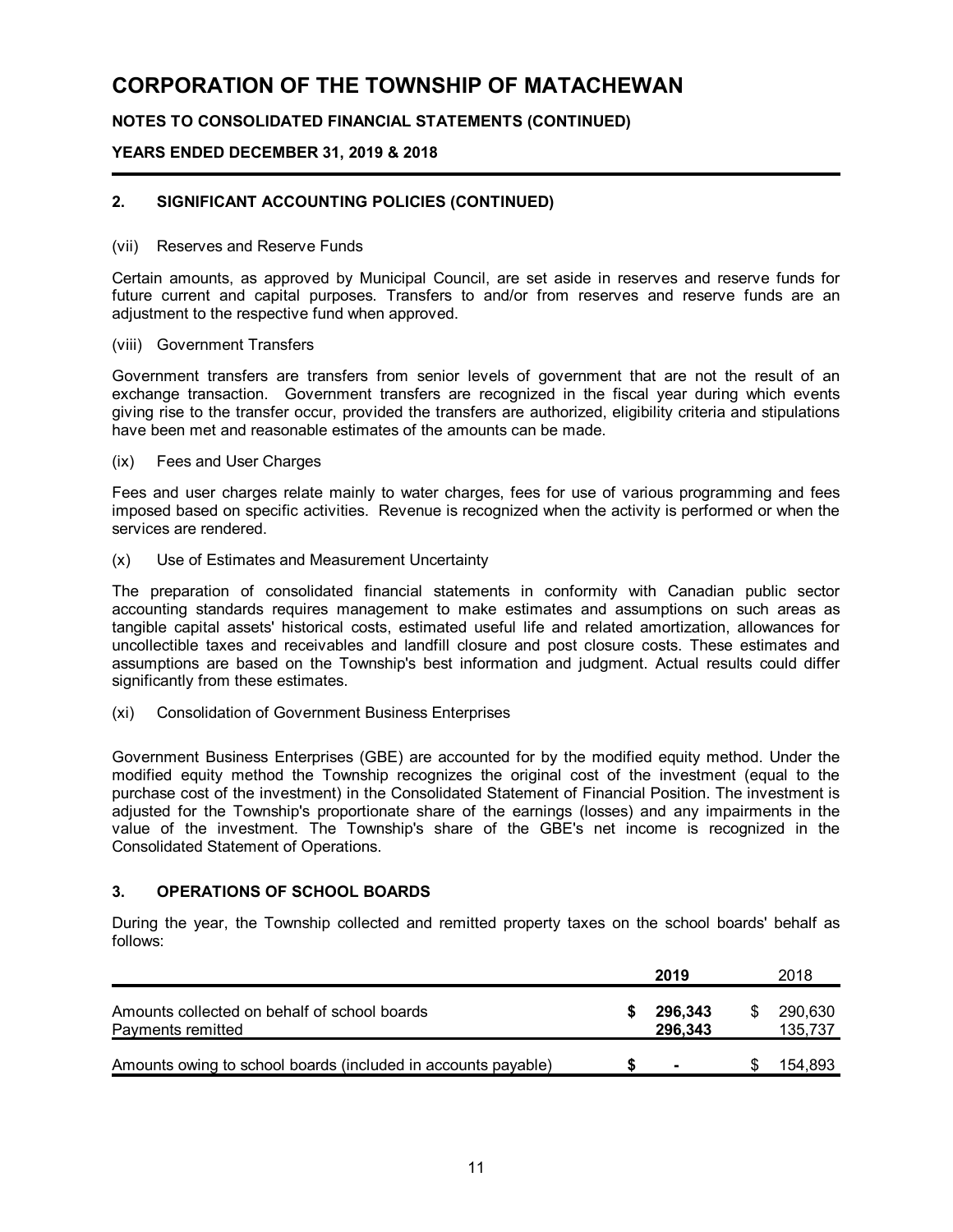## **NOTES TO CONSOLIDATED FINANCIAL STATEMENTS (CONTINUED)**

### **YEARS ENDED DECEMBER 31, 2019 & 2018**

## **4. CONTRIBUTIONS TO NON-CONSOLIDATED JOINT LOCAL BOARDS**

Further to Note 2(a)(ii), contributions were made by the Township to the non-consolidated joint local boards as follows:

|                                                                            | 2019   |     | 2018   |
|----------------------------------------------------------------------------|--------|-----|--------|
|                                                                            |        |     |        |
| Timiskaming Health Unit ("THU")                                            | 13.583 | -SS | 13.731 |
| District of Timiskaming Social Services Administration Board ("DTSSAB") \$ | 58.721 |     | 50.249 |

The Township is contingently liable for its share, which is approximately 2% (2018 - 2%) for the DTSSAB and an estimated 2% (2018 - 2%) for the THU, of any accumulated deficits at the end of the year for these boards. The Township's share of the accumulated deficits of these boards has not been determined at this time.

No long-term liabilities have been issued by other municipalities for these boards. The Township is also contingently liable for it's share of the long-term liabilities issued by other municipalities for these boards.

### **5. TRUST FUNDS**

Trust funds administered by the Township amounting to \$26,033 (2018 - \$24,691) have not been included in the Consolidated Statement of Financial Position nor have their operations been included in the Consolidated Statement of Operations. The trust funds are reported separately in the Township of Matachewan's Trust Funds Statement of Continuity and Trust Funds Balance Sheet.

#### **6. LANDFILL CLOSURE AND POST-CLOSURE LIABILITY**

Landfill closure and post-closure care requirements are outlined in the Certificate of Approval filed with the Ministry of the Environment and Energy. Closure will involve capping of the site with a compacted impermeable clay layer, a layer of topsoil, the re-introduction of a vegetative cover and the construction of surface drainage controls. Post-closure care will involve routine inspections, cap maintenance, groundwater and weir sampling and analysis. In 2013, a study was done by an engineering firm to determine the life expectancy on the Matachewan landfill. At that time the landfill was estimated to last another 96 years.

The reported liability is based on estimates and assumptions with respect to events extending over a 90 year period using the best information available to management. Future events may result in significant changes to the estimated total expenditures, capacity used or total capacity and the estimated liability, and would be recognized prospectively, as a change in estimate, when applicable.

Estimated total expenditures represent the sum of the discounted future cash flows for closure and postclosure care activities discounted at a rate of 2.5%.

Total landfill closure and post-closure care expenditures are estimated at \$353,578 (2018 - \$353,578). The estimated liability for these expenditures is recognized as the landfill site's capacity is used. To date, approximately 28% (2018 - 28%) of the site's capacity has been used. Therefore, as at December 31, 2019 an amount of \$13,581 (2018 - \$13,581) is reported as a liability on the Consolidated Statement of Financial Position.

The estimated remaining capacity of the landfill site is 72% (46,516 cubic metres) (2018 - 72% (46,516 cubic metres)) of its total estimated capacity and its estimated remaining life is 81 years (2018 - 81 years), after which the period for post-closure care is estimated to be 30 years.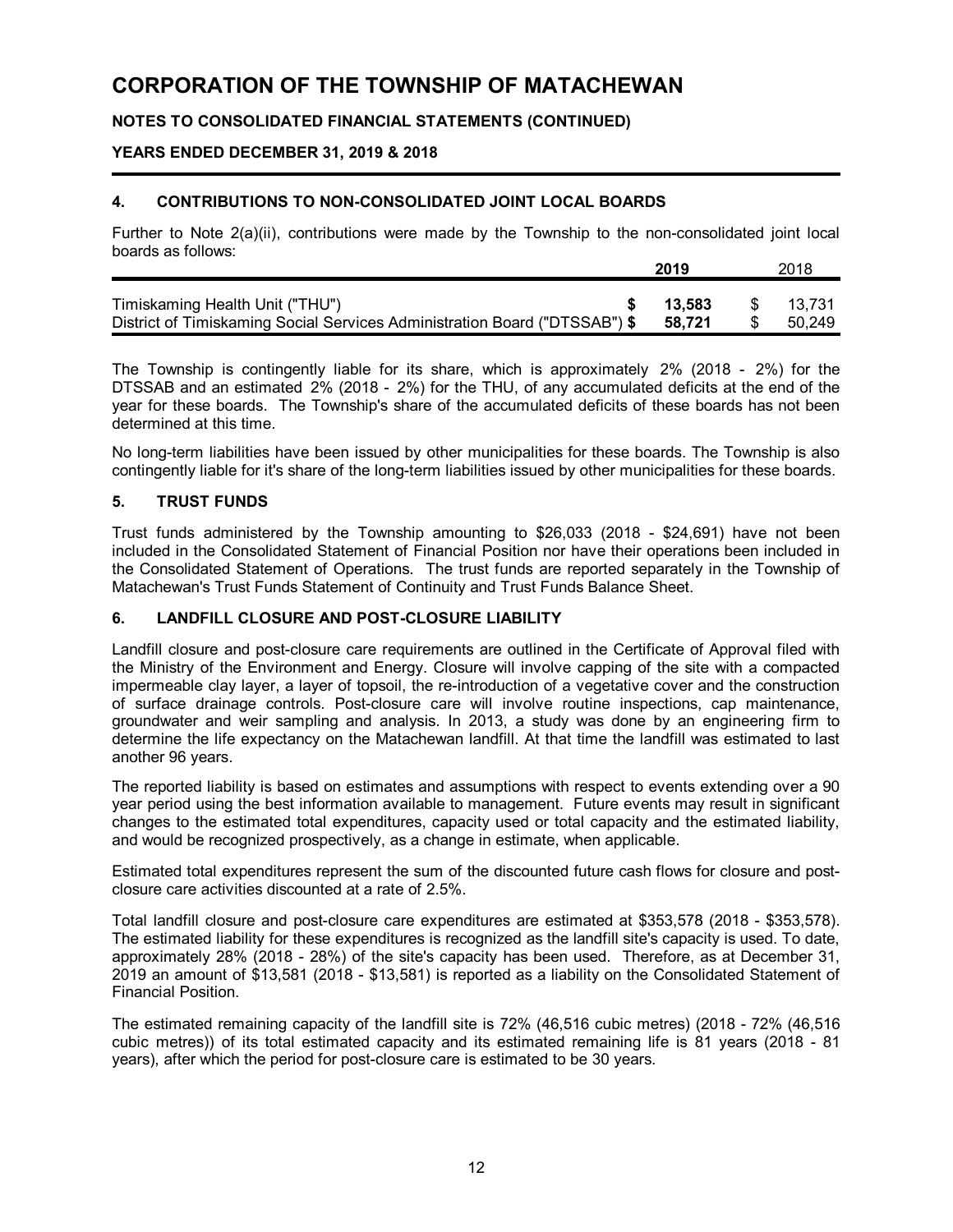## **NOTES TO CONSOLIDATED FINANCIAL STATEMENTS (CONTINUED)**

## **YEARS ENDED DECEMBER 31, 2019 & 2018**

### **7. PENSION AGREEMENT**

The Municipality makes contributions to the Ontario Municipal Employee Retirement Fund (OMERS), which is a multi employer plan, on behalf of certain members of its staff. The plan is a defined benefit plan which specifies the amount of the retirement benefit to be received by the employees based on the length of service and rates of pay. Each year an independent actuary determines the funding status of OMERS Primary Pension Plan (the Plan) by comparing the actuarial value of invested assets to the estimated present value of all pension benefits that members have earned to date. The most recent actuarial valuation of the Plan was conducted at December 31, 2019. The results of this valuation disclosed total actuarial liabilities of \$107,687 million with respect to benefits accrued for service with actuarial assets at that date of \$104,290 million indicating an actuarial deficit of \$3,397 million. Because OMERS is a multi employer plan, any Plan surpluses or deficits are a joint responsibility of Ontario municipal organizations and their employees. As a result, the Township does not recognize any share of the Plan surplus or deficit. The Township's contributions equal the employee contributions to the plan. During the year ended December 31, 2019, the Township contributed \$23,205 (2018 - \$42,230) to the plan. As this is a multi-employer pension plan, these contributions are the Township's pension benefit expenses. No pension liability for this type of plan is included in the Township's consolidated financial statements.

## **8. CONTINGENT LIABILITIES AND COMMITMENTS**

## (a) NON-CONSOLIDATED ENTITIES

The Township is contingently liable for the deficits and long term debt of the non-consolidated entities (See Note 4).

### (b) LIABILITY FOR VESTED SICK LEAVE BENEFITS

Under the Township's sick leave benefit plan, 50% of unused sick leave can be accumulated by full-time employees annually to a maximum of 72 days. Employees are entitled to a cash payment of 50% of the accumulated amount when they leave the employment of the Township. This amount has been accrued in the records of the Township.

### (c) PROPERTY ASSESSMENT APPEAL

A large industrial taxpayer has filed an appeal with the Municipal Property Assessment Corporation (MPAC) to appeal the assessment value of several properties within the Township. If the taxpayer were to win the appeal, the Township could be responsible to repay previously collected property taxes going back to 2011. The amount of taxes to repay could be significant to the Township but no amount can be reasonably estimated at this time. The outcome of the appeal is also unknown.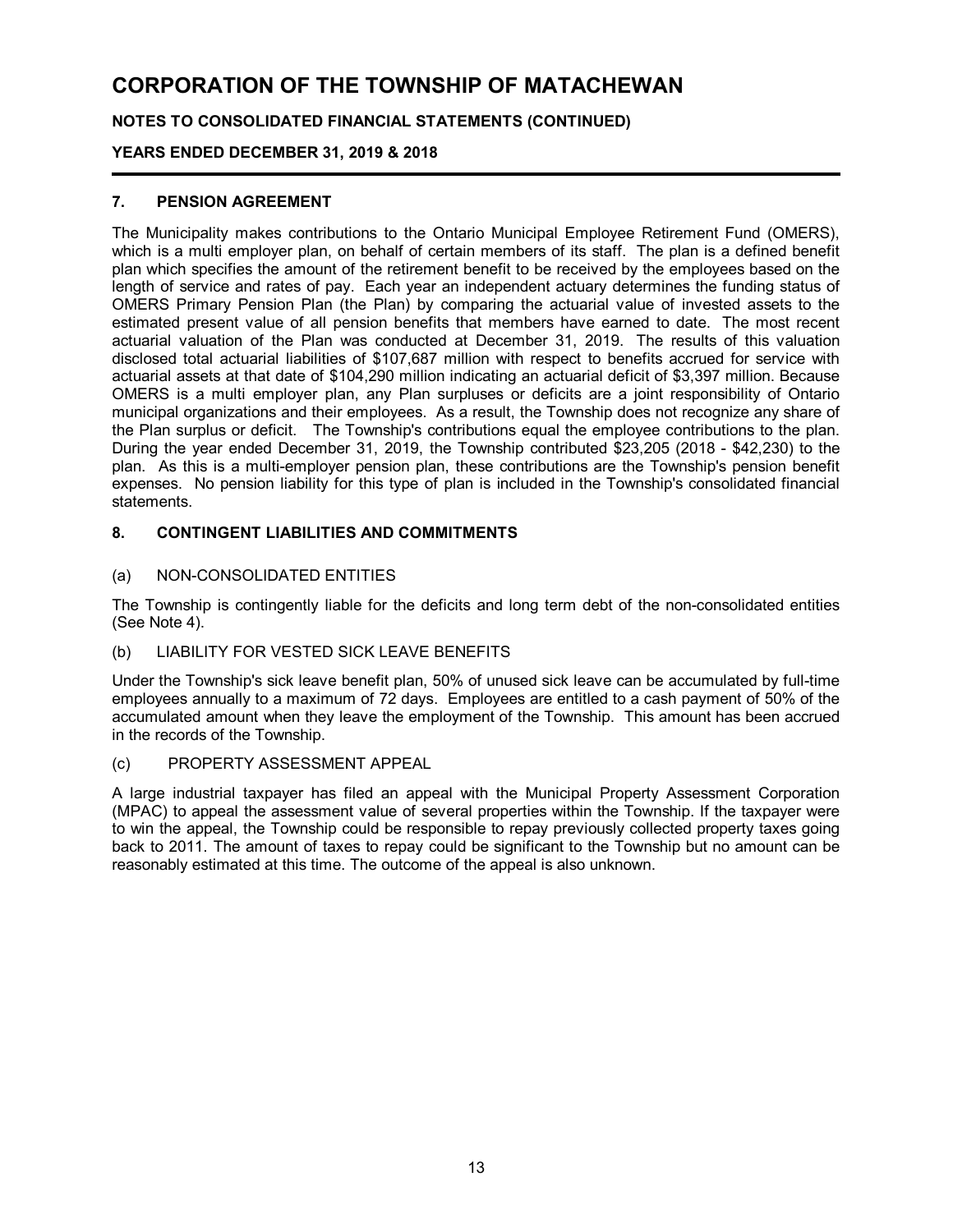## **NOTES TO CONSOLIDATED FINANCIAL STATEMENTS (CONTINUED)**

### **YEARS ENDED DECEMBER 31, 2019 & 2018**

## **8. CONTINGENT LIABILITIES AND COMMITMENTS (CONTINUED)**

### (d) ONTARIO CLEAN WATER AGENCY

In accordance with a service agreement entered into by the Municipality with the Ontario Clean Water Agency, the existing Water Treatment Plant is operated by the Agency. The Municipality is obligated to meet all operating costs and repay the long-term liabilities related to this project.

Included in the Consolidated Statement of Operations are the 2019 charges from the Agency in the amount of \$78,176 (2018 - \$73,160).

#### (f) RECYCLING CONTRACT

The recycling program is operated by the contractor in accordance with a service agreement entered into by the Township. The term of the contract commenced on December 1, 2017 and will expire December 31, 2022. Under the terms of the contract, the contractor will collect recyclable materials from 250 households at the tendered price of \$5.05 per household bi-weekly. Should the number of households increase during the term of the contract, the payout will be adjusted accordingly. In the event that the cost of gas increase beyond \$1.50/liter the rate per household will be renegotiated. Profits from the sale of the recycled materials will be shared between the contractor and the Township on a 50/50 basis.

#### (g) LITIGATION

The Municipality has been sued for damages in the amount of \$5,000,000. The Municipality has filed a counter claim. The likelihood and extent of loss, if any, is not yet determinable. As such management has not accrued any liability in these financial statements for this claim.

#### **9. FINANCIAL INSTRUMENTS**

#### (a) FAIR VALUE OF FINANCIAL INSTRUMENTS

The carrying amounts of cash and cash equivalents, taxes receivable, accounts receivable and accounts payable and accrued liabilities approximate their fair value due to the short-term maturities of these instruments.

#### (b) CREDIT RISK

The Township does not have significant exposure to any individual or party due to the fact that municipalities can obtain liens on properties for any unpaid realty taxes. An allowance for doubtful accounts is established based upon factors surrounding the risk related to specific ratepayers, historical trends and other information. The Township has an allowance for doubtful taxes receivable account in the amount of \$50,000 (2018 - \$50,000) as well as an allowance for doubtful accounts receivable in the amount of \$NIL (2018 - \$NIL).

#### (c) INTEREST RATE RISK

Interest rate risk is the risk that the value of a financial instrument might be adversely affected by a change in the interest rates. In seeking to minimize the risks from interest rate fluctuations, the Township manages exposure through its normal operating and financing activities.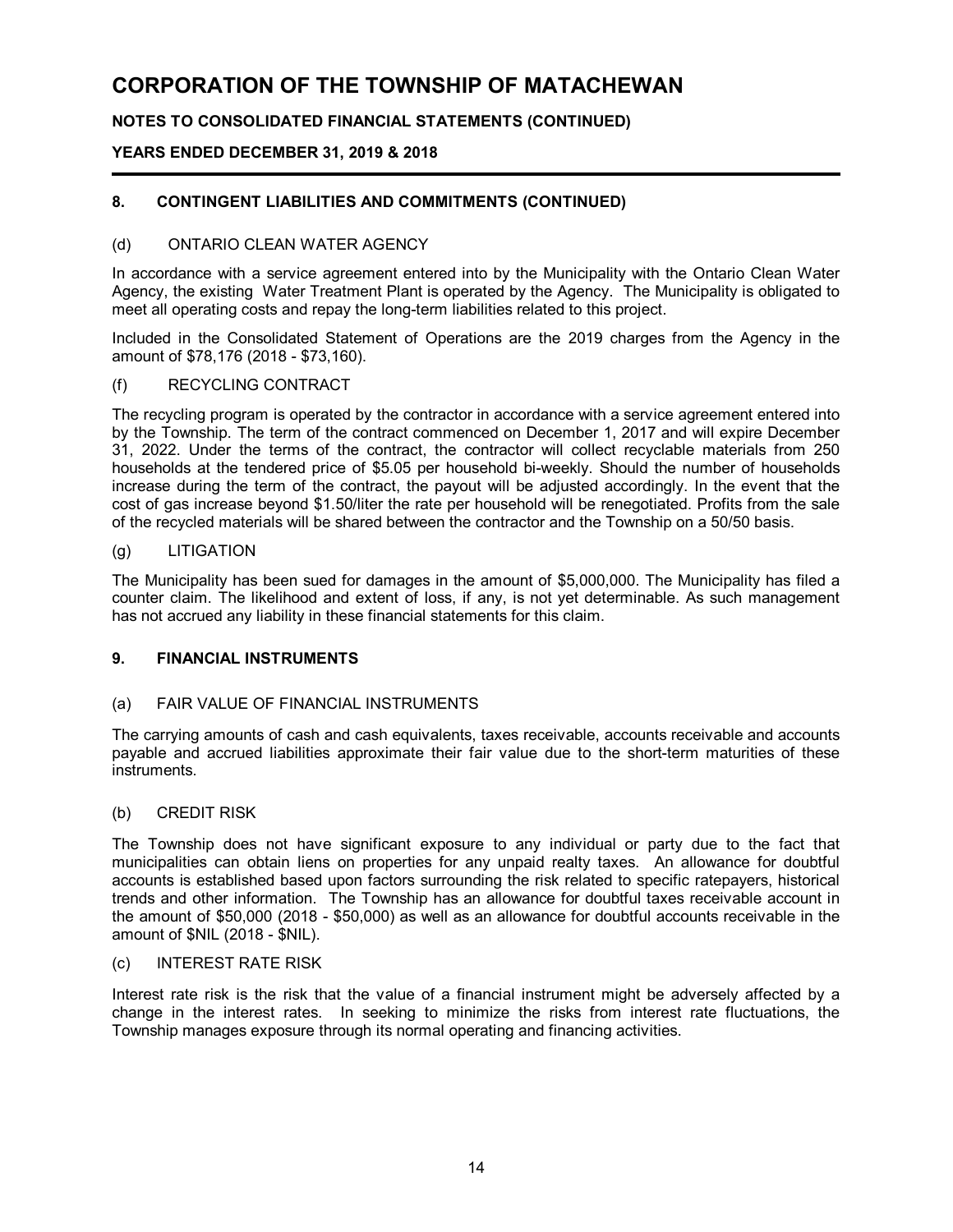## **NOTES TO CONSOLIDATED FINANCIAL STATEMENTS (CONTINUED)**

### **YEARS ENDED DECEMBER 31, 2019 & 2018**

### **10. SEGMENT DISCLOSURE**

The Corporation of the Township of Matachewan is a diversified government institution that provides a wide range of services directly or by contract to its ratepayers.

For management reporting purposes the Township's operations and activities are organized and reported by Fund. Funds were created for the purpose of recording specific activities to attain certain objectives in accordance with special regulations, restrictions or limitations.

#### Administration and Other Services

General government consists of the activities of Council and general financial and administrative management of the Township and its programs and services. It also includes management of planning and zoning, commercial, industrial and residential development.

#### Social and Family Services

Social and Family services are provided under Legislation by the District of Timiskaming Social Services Administration Board. The Township makes contributions to the costs of the programs provided by the **Boards** 

#### Protection to Persons and Property and Health Services

Police services to the Township are provided by agreement with the Ontario Provincial Police. The Township also provides Fire Protection services by way of a volunteer Fire Department. They provide fire suppression, fire prevention and education programs to the residents. Health services are provided by the Timiskaming Health Unit

#### Public Works Services

The Public Works department provides winter and summer maintenance of roads and sidewalks, as well as maintaining all Township vehicles and equipment and providing some building maintenance services to Township facilities. Winter works include snow plowing and sanding and salting of streets and sidewalks. Summer maintenance includes street sweeping and grass cutting and maintenance of trees and road repairs.

#### Environmental Services

The Public works department also is responsible for the water supply and distribution system and the wastewater collection. This service is provided under contract with the Ontario Clean Water Agency who oversee both operations. The Public Works department is responsible for maintenance of the system which includes repair of water and sewer mains and fire hydrants, service connections and manholes.

The Public Works department, also operates solid waste collection and manages the Township's waste disposal site.

#### Recreation and Cultural Services

The Township maintains Playgrounds, open spaces and a multi use Community Centre and provides citizens of all ages with recreation programs using volunteers and Students. The township also operates a Tourist Centre using students during the Summer months and in conjunction with the Matachewan Library Board operates a Municipal Library year round.

#### Planning and Development

This function manages planning and zoning, commercial, industrial and residential development.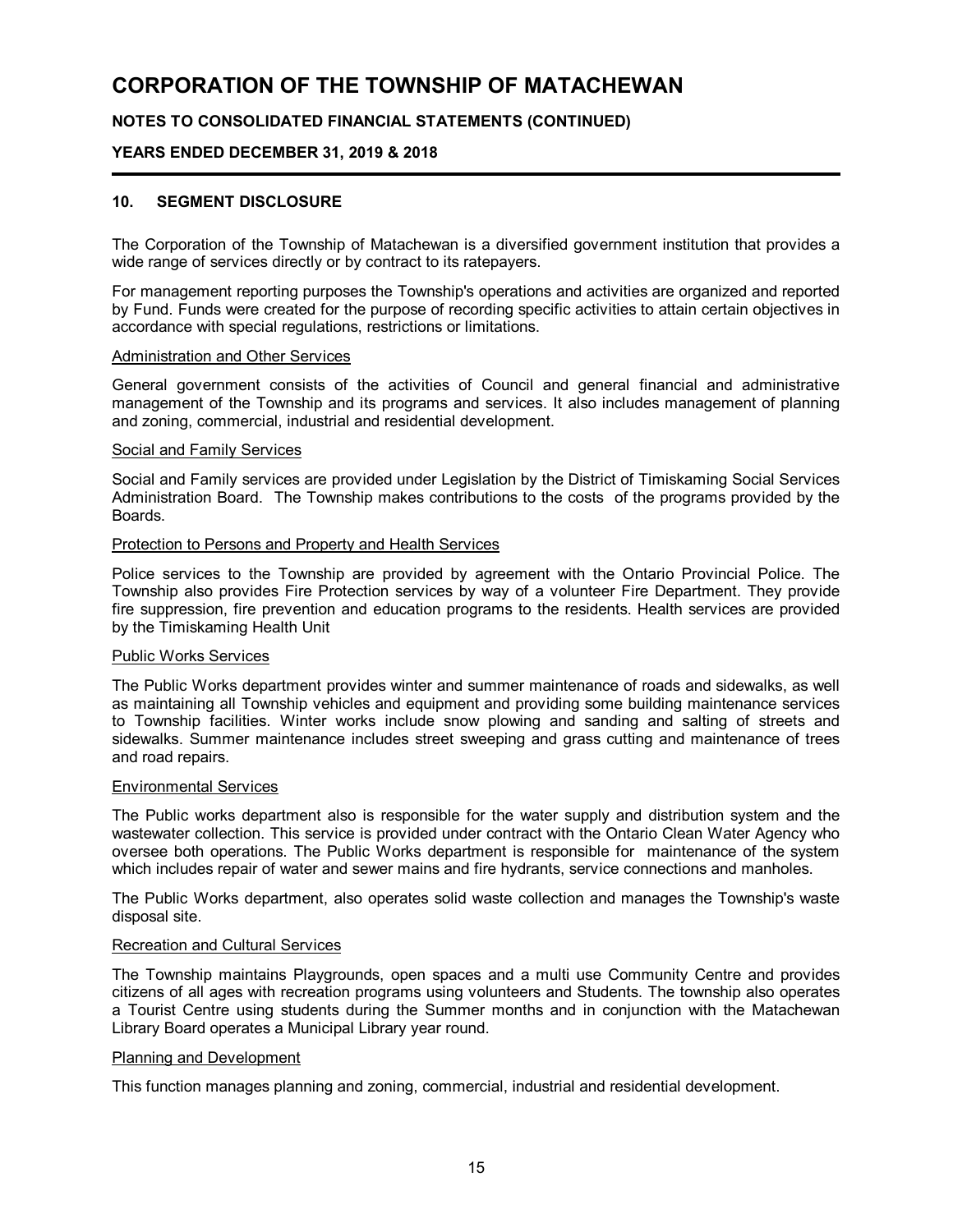### **NOTES TO CONSOLIDATED FINANCIAL STATEMENTS (CONTINUED)**

### **YEARS ENDED DECEMBER 31, 2019 & 2018**

### **10. SEGMENT DISCLOSURE (CONTINUED)**

For each reported segment expenses are allocated on a reasonable basis. Therefore, certain allocation methodologies are employed in the preparation of amounts that are directly attributable to the segment and amounts that are allocated on segmented financial information. The accounting policies used in these segments are consistent with those followed in the preparation of the consolidated financial statements as disclosed in Note 2.

#### **11. ACCUMULATED SURPLUS**

|                                                                                                                        |    | 2019                                               | 2018                                               |
|------------------------------------------------------------------------------------------------------------------------|----|----------------------------------------------------|----------------------------------------------------|
| Reserves and reserve funds<br>Working capital<br>Parkland/Recreation                                                   | \$ | 546,168 \$<br>24,714                               | 546,168<br>750                                     |
| Waterworks<br>Landfill<br>Roads<br>Emergency<br>Development                                                            |    | 131.452<br>100,000<br>905,363<br>100,000<br>37,845 | 131,452<br>100,000<br>905,363<br>100,000<br>37,845 |
| General operating                                                                                                      |    | 1,845,542                                          | 1,821,578                                          |
| Other<br>Current surplus<br>Invested in tangible capital assets<br>Unfunded amount - landfill closure and post closure |    | 252,720<br>10,705,885<br>(13, 581)                 | 401,728<br>9,314,029<br>(13, 581)                  |
| <b>Accumulated surplus</b>                                                                                             | S  | 12,790,566                                         | \$11,523,754                                       |

#### **12. BUDGET AMOUNTS**

The budget adopted for the current year was prepared on a modified accrual basis, and has been restated to conform with the accounting and reporting standards applicable to the actual results. A reconciliation of the adopted and reported budgets is presented below. **Budget** 

| \$<br>1,276,000 |
|-----------------|
|                 |
|                 |
| (1, 276, 000)   |
|                 |
|                 |
| (1, 276, 000)   |
|                 |
|                 |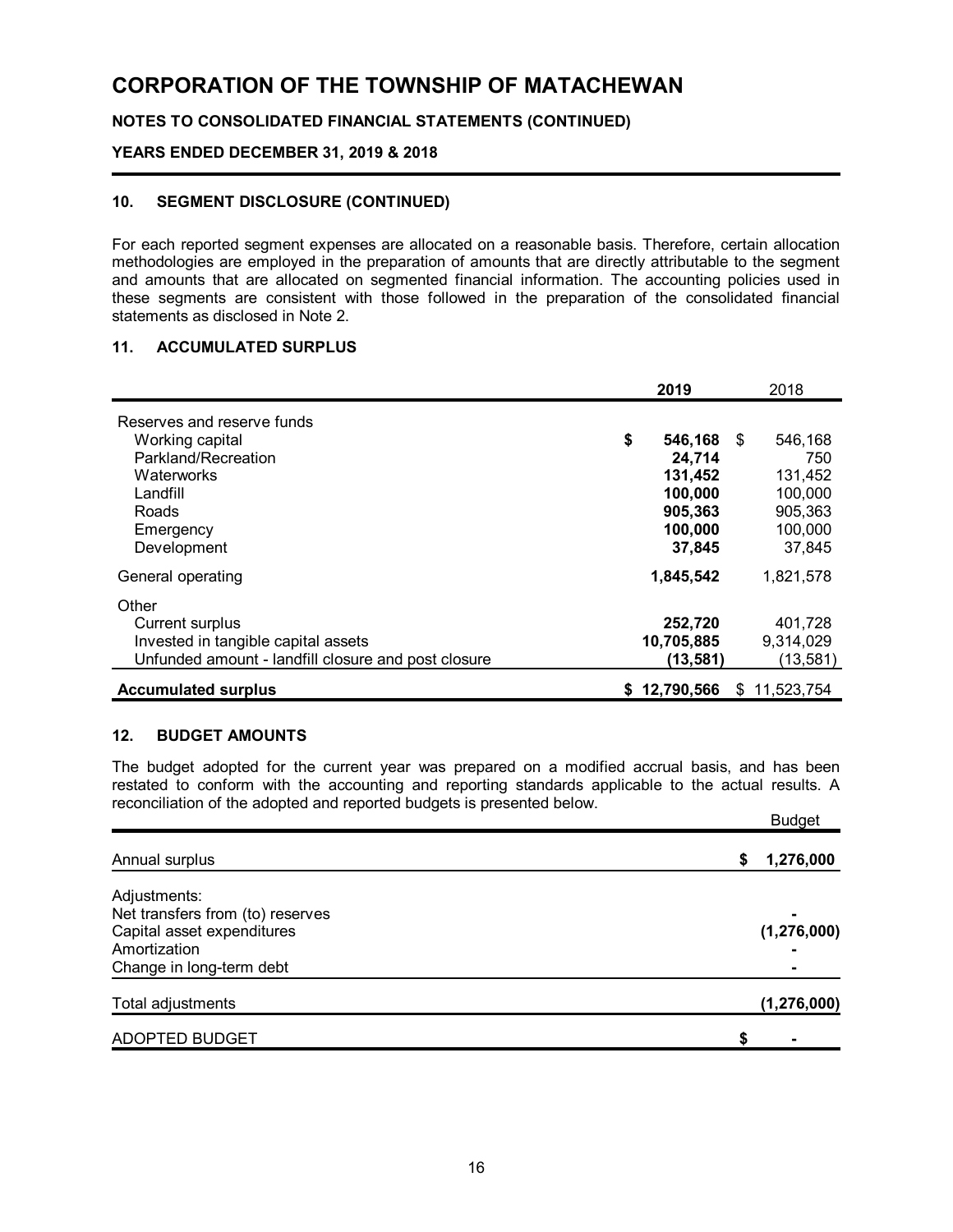## **NOTES TO CONSOLIDATED FINANCIAL STATEMENTS (CONTINUED)**

### **YEARS ENDED DECEMBER 31, 2019 & 2018**

#### **13. INVESTMENT IN ENERGIE MATACHEWAN ENERGY INC.**

Energie Matachewan Energy Inc. (EMEI) is a municipally owned government business enterprise. The corporation owns, administers and manages solar power generating projects for the purpose of generating, transmitting, distributing and retailing electricity. The Township owns a 50% ownership stake in the common shares of EMEI.

Financial statements are prepared using International Financial Reporting Standards.

### **STATEMENT OF FINANCIAL POSITION**

|                                                                                                                                                                                         | 2019                                                            | 2018                                                              |
|-----------------------------------------------------------------------------------------------------------------------------------------------------------------------------------------|-----------------------------------------------------------------|-------------------------------------------------------------------|
| <b>ASSETS</b>                                                                                                                                                                           |                                                                 |                                                                   |
| Cash<br>Accounts receivable and refundable deposits<br>Prepaid expenses<br>Refundable deposits<br>Property and equipment<br>Future payment in lieu of taxes<br>Due from related parties | \$<br>441,513<br>747,367<br>20,254<br>6,171,716<br>42,430<br>50 | \$<br>15<br>300,226<br>3,848<br>5,000<br>2,645,003<br>6,538<br>50 |
| TOTAL FINANCIAL ASSETS                                                                                                                                                                  | \$<br>7,423,330                                                 | \$<br>2,960,680                                                   |
| <b>LIABILITIES</b>                                                                                                                                                                      |                                                                 |                                                                   |
| Accounts payable and accrued liabilities                                                                                                                                                | \$<br>144,550                                                   | \$<br>79,335                                                      |
| Due to related parties                                                                                                                                                                  | 3,441,305                                                       | 2,927,012                                                         |
| Current portion of long-term debt                                                                                                                                                       | 157,687                                                         |                                                                   |
|                                                                                                                                                                                         | 3,743,542                                                       | 3,006,347                                                         |
| Long-term debt                                                                                                                                                                          | 3,976,694                                                       |                                                                   |
|                                                                                                                                                                                         | 7,720,236                                                       | 3,006,347                                                         |
| <b>CAPITAL DEFICIENCY</b>                                                                                                                                                               |                                                                 |                                                                   |
| <b>CAPITAL STOCK</b>                                                                                                                                                                    | 100                                                             | 100                                                               |
| <b>ACCUMULATED DEFICIT</b>                                                                                                                                                              | (297,006)                                                       | (45, 767)                                                         |
| <b>TOTAL LIABILITIES AND EQUITY</b>                                                                                                                                                     | \$<br>7,423,330                                                 | \$<br>2,960,680                                                   |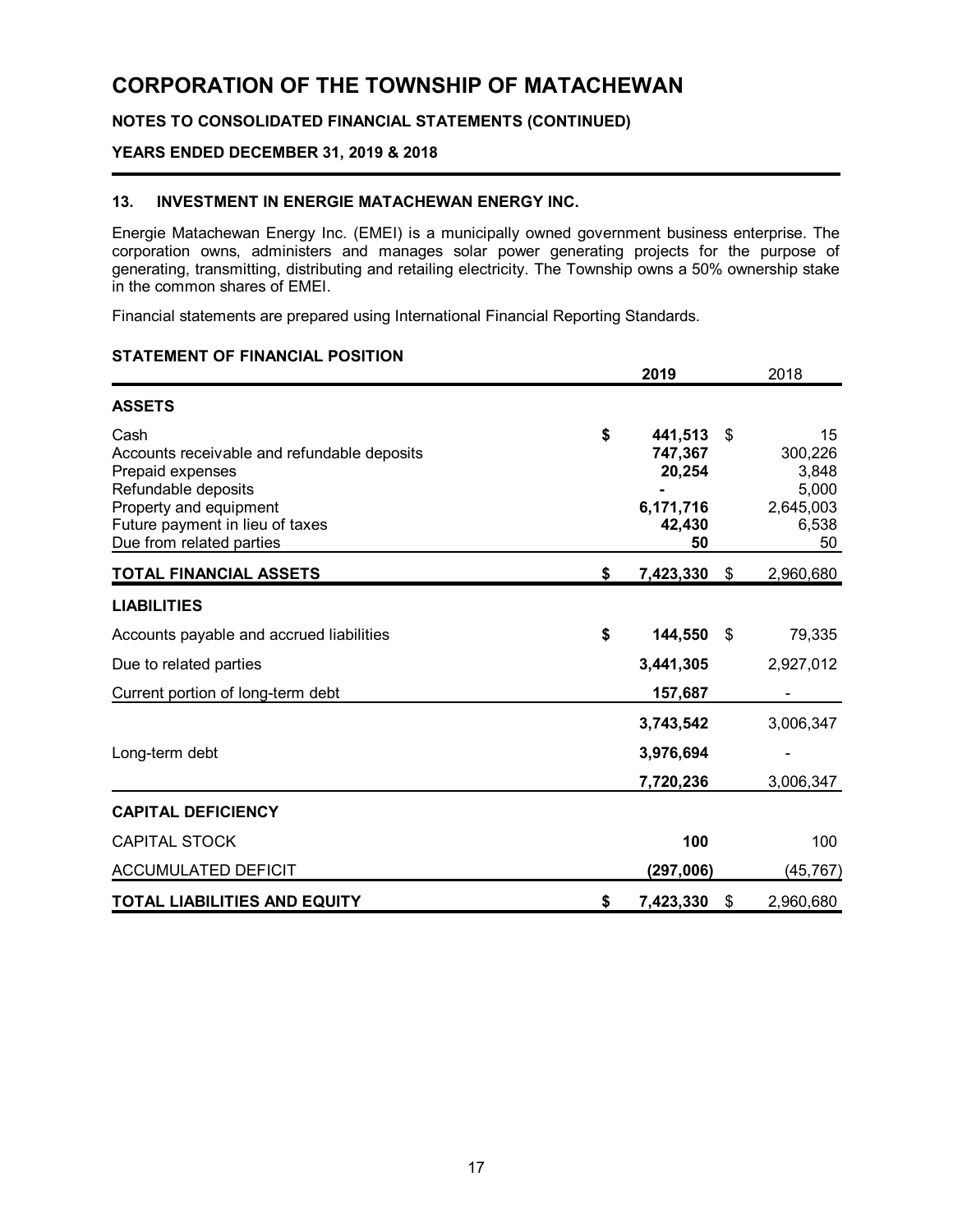**NOTES TO CONSOLIDATED FINANCIAL STATEMENTS (CONTINUED)**

**YEARS ENDED DECEMBER 31, 2019 & 2018**

## **13. INVESTMENT IN ENERGIE MATACHEWAN ENERGY INC. (CONTINUED)**

### **STATEMENTS OF LOSS AND ACCUMULATED DEFICIT**

|                                                                                                                                                 | 2019                                                      | 2018                                                    |
|-------------------------------------------------------------------------------------------------------------------------------------------------|-----------------------------------------------------------|---------------------------------------------------------|
| <b>SALES</b>                                                                                                                                    | \$<br>199,192<br>\$                                       | 9,073                                                   |
| COST OF SALES                                                                                                                                   | 3,685                                                     | 1,832                                                   |
| <b>GROSS MARGIN</b>                                                                                                                             | 195,507                                                   | 7,241                                                   |
| <b>EXPENSES</b>                                                                                                                                 |                                                           |                                                         |
| Amortization<br>Insurance<br>Office and Internet<br>Interest and bank charges<br>Financing fees<br>Professional fees<br>Repairs and maintenance | 181,326<br>11,264<br>6,437<br>195,473<br>72,508<br>15,630 | 9,572<br>7,671<br>422<br>2,244<br>5,000<br>5,246<br>478 |
| <b>TOTAL EXPENSES</b>                                                                                                                           | 482,638                                                   | 30,633                                                  |
| OTHER INCOME                                                                                                                                    |                                                           |                                                         |
| <b>LOSS BEFORE INCOME TAXES</b>                                                                                                                 | (287, 131)                                                | (23, 392)                                               |
| FUTURE PAYMENT IN LIEU OF TAXES RECOVERY                                                                                                        | 35,892                                                    | 4,343                                                   |
| <b>NET LOSS</b>                                                                                                                                 | \$<br>(251,239)<br>\$                                     | (19, 049)                                               |
| <b>ACCUMULATED DEFICIT, BEGINNING OF YEAR</b>                                                                                                   | \$<br>(45,767)<br>\$                                      | (26, 718)                                               |
| <b>ACCUMULATED DEFICIT, END OF YEAR</b>                                                                                                         | \$<br>$(297,006)$ \$                                      | (45, 767)                                               |
| <b>TOWNSHIP'S INVESTMENT</b>                                                                                                                    | \$<br>50<br>\$                                            | 50                                                      |

### **14. TEMPORARY LOANS**

The Township has arranged a line of credit not to exceed \$1,000,000. The line of credit, authorized by a By-law, bears interest at prime plus .25%. As at December 31, 2019, the balance of the temporary loan is \$NIL (2018 - \$NIL).

## **15. COMPARATIVE FIGURES**

Certain comparative figures have been reclassified to conform with the current year's financial statement presentation.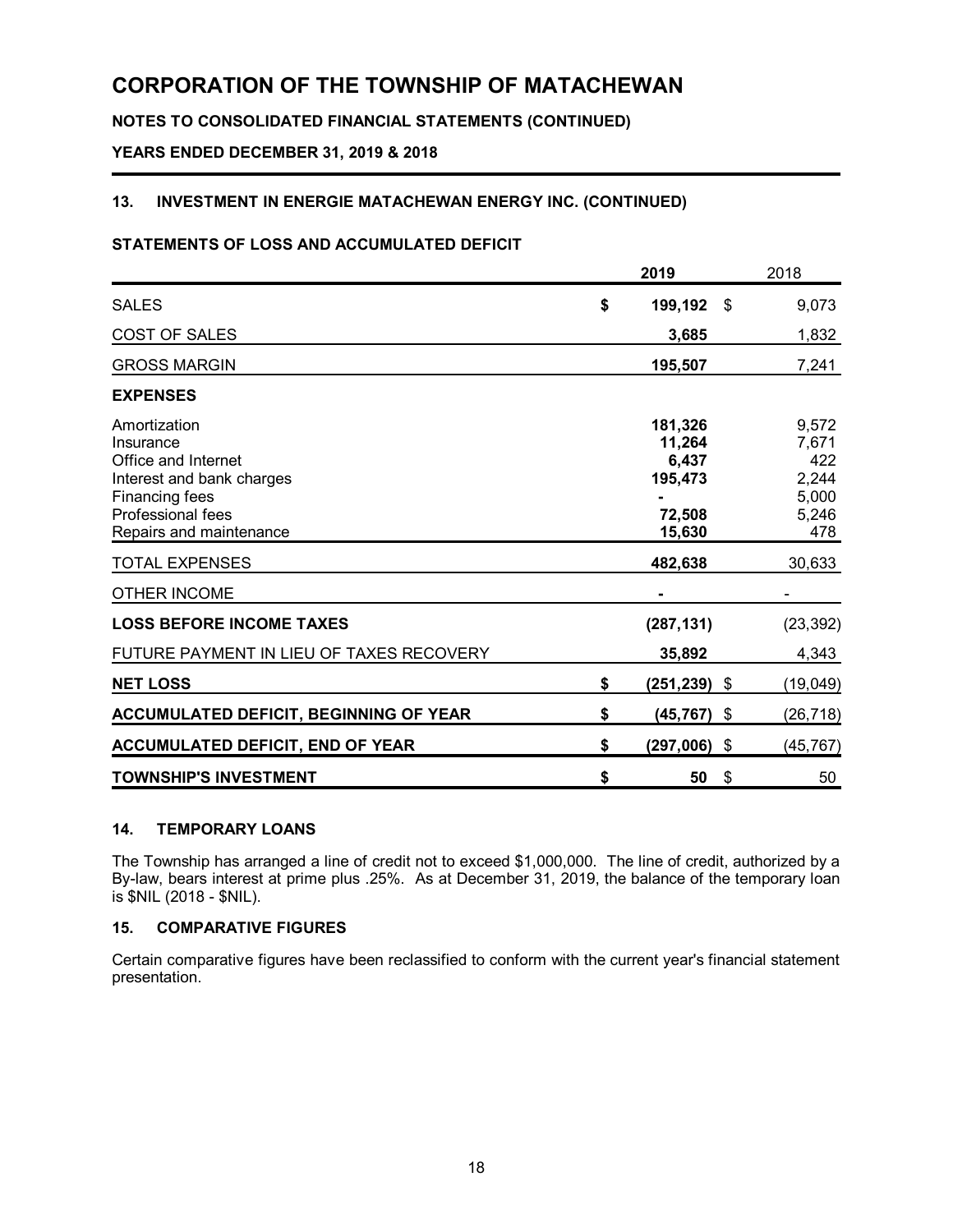### **CONSOLIDATED SCHEDULE OF TANGIBLE CAPITAL ASSETS**

#### **YEAR ENDED DECEMBER 31, 2019**

|                                                                                                        | <b>General Capital Assets</b> |    |                      |                                           |                      |                       |                                  |                  |                       |  |                 |      |                                         | Infrastructure          | <b>Totals</b>           |                    |                            |      |                         |  |                           |
|--------------------------------------------------------------------------------------------------------|-------------------------------|----|----------------------|-------------------------------------------|----------------------|-----------------------|----------------------------------|------------------|-----------------------|--|-----------------|------|-----------------------------------------|-------------------------|-------------------------|--------------------|----------------------------|------|-------------------------|--|---------------------------|
|                                                                                                        | Land                          |    | Land<br>Improvements | Building and<br>Leasehold<br>Improvements |                      | Equipment             | Furniture and<br><b>Fixtures</b> |                  | Vehicles              |  | Signage         |      | Roads,<br>Streets and<br><b>Bridges</b> | Underground<br>Networks |                         | <b>Water Tower</b> |                            | 2019 |                         |  | 2018                      |
| Cost                                                                                                   |                               |    |                      |                                           |                      |                       |                                  |                  |                       |  |                 |      |                                         |                         |                         |                    |                            |      |                         |  |                           |
| Opening costs                                                                                          | \$<br>253,257 \$              |    | 444,932 \$           | 2,099,981 \$                              |                      | 1,359,489 \$          |                                  | 113,893 \$       | 81,538 \$             |  | 43,844          | -\$  | 3,913,336 \$                            |                         | 3,149,534 \$            |                    | 2,448,433                  |      |                         |  | \$13,908,237 \$12,597,514 |
| Additions/(disposals)                                                                                  | (1,038)                       |    | 3,870                |                                           | 73,888               | 746,947               |                                  | (12, 784)        | 2,363                 |  |                 |      | 1,059,954                               |                         | (1, 837)                |                    |                            |      | 1,871,363               |  | 1,310,723                 |
| Closing costs                                                                                          | 252,219                       |    | 448,802              | 2,173,869                                 |                      | 2,106,436             |                                  | 101,109          | 81,538                |  | 43,844          |      | 4,973,290                               |                         | 3,147,697               |                    | 2,448,433                  |      | 15,777,237              |  | 13,908,237                |
| <b>Accumulated</b><br>Amortization<br>Opening accum'd<br>amortization<br>Amortization<br>/(writedowns) | \$<br>$\blacksquare$          | \$ | 27,411 \$<br>8,470   |                                           | 676,677 \$<br>41,637 | 291.748 \$<br>202,415 |                                  | 95,186 \$<br>785 | 31,546 \$<br>(7, 374) |  | 27,742<br>2,654 | - \$ | 2,143,413 \$<br>108,242                 |                         | $,145,808$ \$<br>67,460 |                    | 154,677 \$<br>52,855       |      | 4,594,208 \$<br>477,144 |  | 4,272,277<br>321,931      |
| Closing accum'd<br>amortization                                                                        |                               |    | 35,881               |                                           | 718,314              | 494,163               |                                  | 95,971           | 24,172                |  | 30,396          |      | 2,251,655                               |                         | 1,213,268               |                    | 207,532                    |      | 5,071,352               |  | 4,594,208                 |
| <b>Net Book Value of</b><br><b>Tangible Capital</b><br><b>Assets</b>                                   | 252,219 \$                    |    | 412.921              | - \$                                      | 1,455,555 \$         | 1,612,273 \$          |                                  | $5,138$ \$       | 57,366 \$             |  | 13,448 \$       |      | 2.721.635 \$                            |                         | 934.429 \$              |                    | 2,240,901 \$ 10,705,885 \$ |      |                         |  | 9,314,029                 |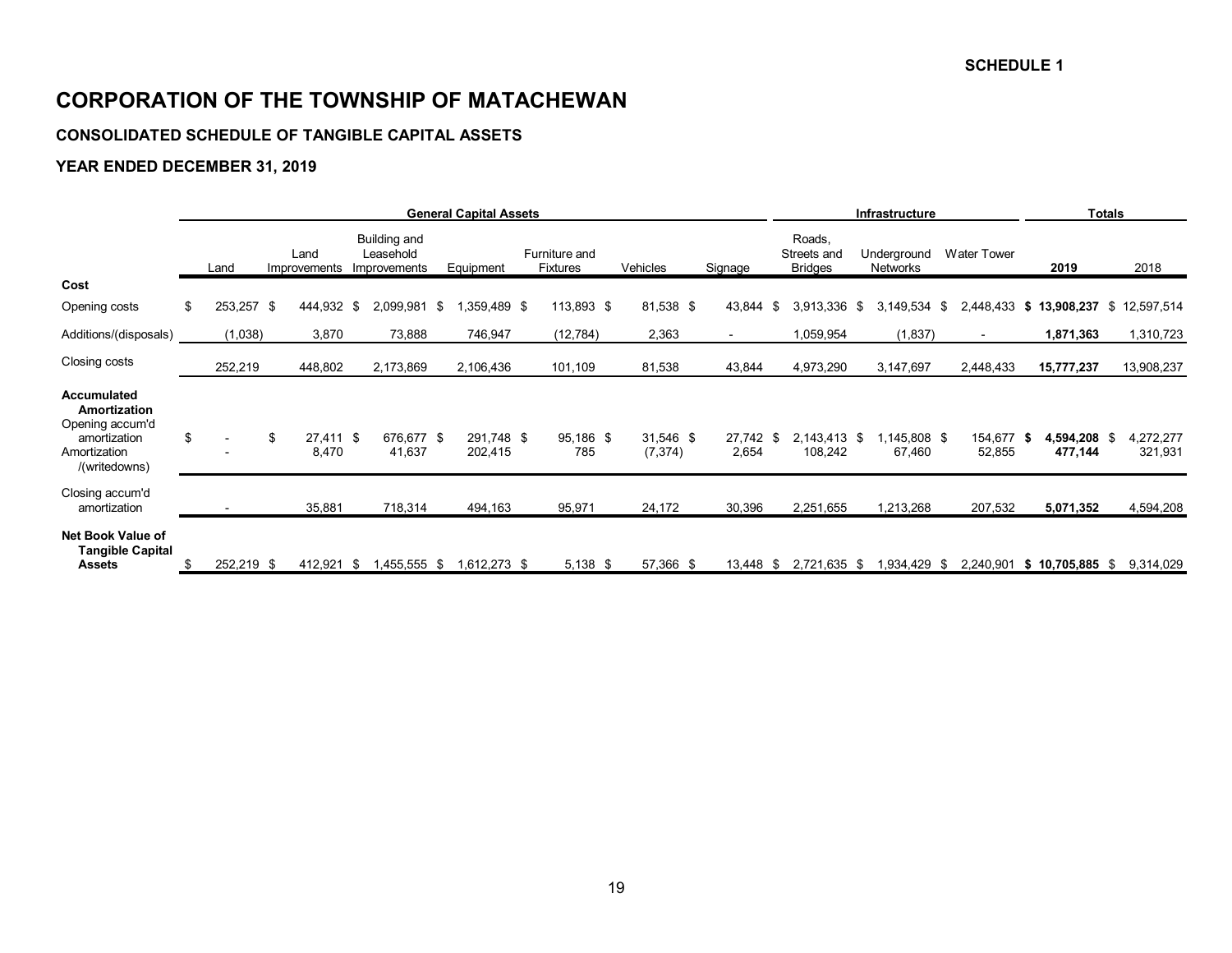## **CONSOLIDATED SCHEDULE OF SEGMENT DISCLOSURE**

## **DECEMBER 31, 2019**

|                                                                                                      | Social and<br>Family<br>Services |                          | Protection<br>Services |                                                 | <b>Public Works</b><br><b>Services</b> |                              |      | Environmental<br>Services              | Recreation and<br>Cultural<br>Services |                                  | Administration<br>and Other<br>Services |                                                 |      | Consolidated                                       |
|------------------------------------------------------------------------------------------------------|----------------------------------|--------------------------|------------------------|-------------------------------------------------|----------------------------------------|------------------------------|------|----------------------------------------|----------------------------------------|----------------------------------|-----------------------------------------|-------------------------------------------------|------|----------------------------------------------------|
| Revenues                                                                                             |                                  |                          |                        |                                                 |                                        |                              |      |                                        |                                        |                                  |                                         |                                                 |      |                                                    |
| Taxation<br>Sales of services and user fees<br>Government transfers<br>Other                         | \$                               | $\overline{\phantom{0}}$ | \$                     | 1,940<br>3,471                                  | \$                                     | 325<br>681,761               | \$   | $\blacksquare$<br>155,829<br>6,986     | \$                                     | 34,658<br>500,263                | \$                                      | 1,366,412<br>4,845<br>240,700<br>115,814        | - \$ | ,366,412<br>197,597<br>1,422,724<br>126,271        |
|                                                                                                      |                                  |                          |                        | 5,411                                           |                                        | 682,086                      |      | 162,815                                |                                        | 534,921                          |                                         | 1,727,771                                       |      | 3,113,004                                          |
| <b>Expenditures</b>                                                                                  |                                  |                          |                        |                                                 |                                        |                              |      |                                        |                                        |                                  |                                         |                                                 |      |                                                    |
| Salaries & benefits<br><b>Materials</b><br>Contracted services<br>External transfers<br>Amortization |                                  | 33,536                   |                        | 15,900<br>105,221<br>73,412<br>38,769<br>23,962 |                                        | 154,355<br>96,259<br>122,414 |      | 45,301<br>108,143<br>35,496<br>261,314 |                                        | 9,126<br>72,308<br>244<br>49,276 |                                         | 351,310<br>178,719<br>46,339<br>4,314<br>20,177 |      | 575,992<br>560,650<br>155,491<br>76,619<br>477,143 |
|                                                                                                      |                                  | 33,536                   |                        | 257,264                                         |                                        | 373,028                      |      | 450,254                                |                                        | 130,954                          |                                         | 600,859                                         |      | ,845,895                                           |
| <b>Annual Surplus (Deficit)</b>                                                                      | \$                               | $(33,536)$ \$            |                        | $(251, 853)$ \$                                 |                                        | 309,058                      | - 55 | $(287, 439)$ \$                        |                                        | 403,967                          | -55                                     | 1,126,912                                       | - 55 | 1,267,109                                          |